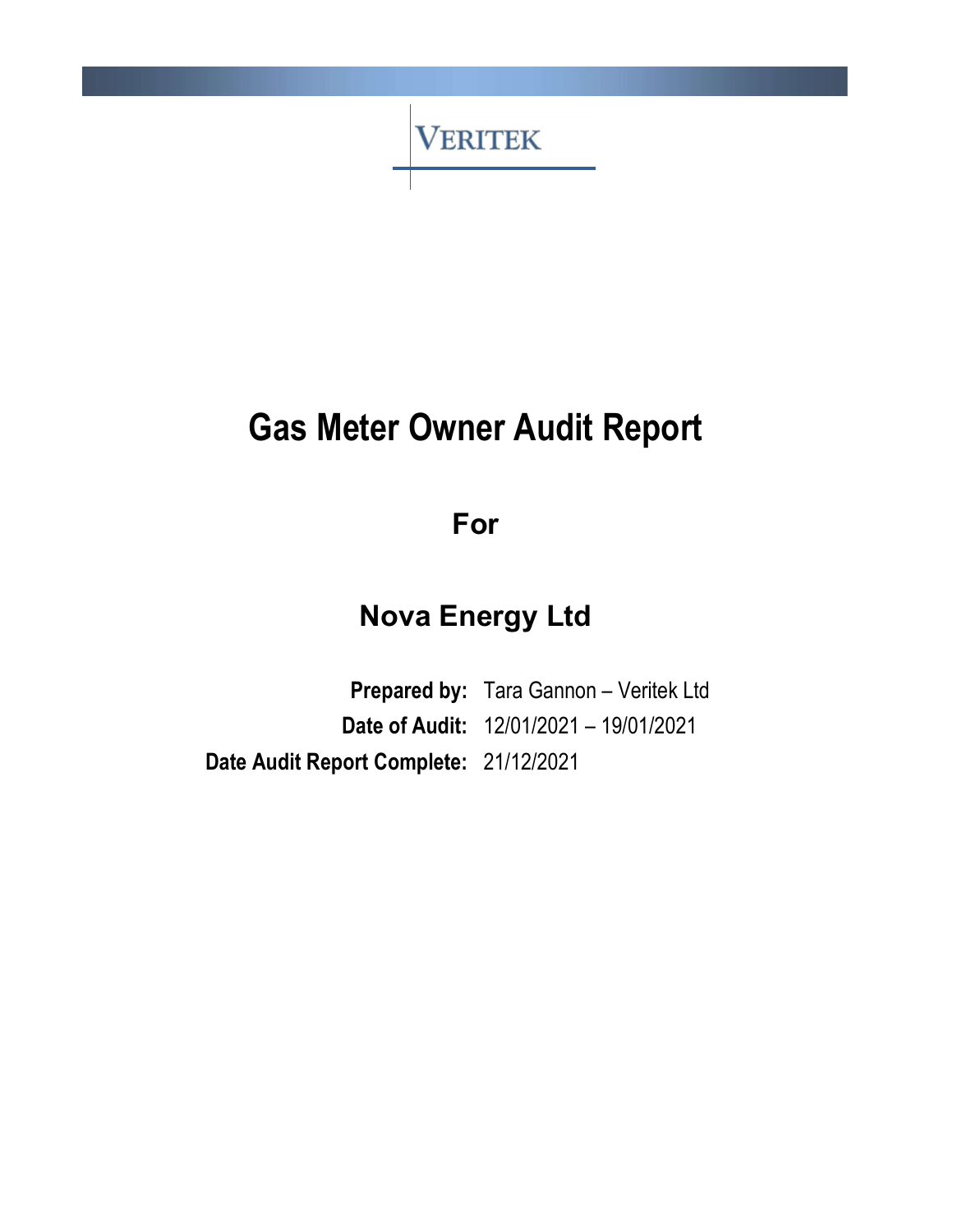### Executive Summary

This Performance Audit was conducted at the request of the Gas Industry Company (GIC) in accordance with Rule 88 of the Gas (Switching Arrangements) Rules 2008 (GSAR) and rule 65 of the Gas (Downstream Reconciliation) Rules (GDRR), both in effect from 14 September 2015.

The purpose of this audit is to assess the systems, processes and performance of Nova Energy Ltd (Nova) in terms of compliance with these rules.

The audit was conducted in accordance with terms of reference prepared by GIC.

Nova uses their CMMS (Computerised Maintenance Management System) to store distributor and meter owner information. Not all meter owner maintained fields on the registry are recorded in CMMS. This means that full validation of Nova's records against the registry cannot be easily completed for all fields.

The summary of report findings in the table below shows that Nova's control environment is "effective" for four of the areas evaluated, and "not adequate" for two areas; accuracy of metering information and registry information management.

#### Accuracy of metering information

A small number of meters were not tested during the timeframes set out in NZS 5259. Nova's maintenance and testing process requires manual intervention to determine which meters are to be tested, and there are sometimes delays in completing testing.

Nova intends to review and update the maintenance cycles in CMMS to align with NZS 5259, which should eliminate the need for manual review of the maintenance lists and exclusion of ICPs from the field services requests and improve the controls to effective.

#### Registry information management

I found some incorrect information during the audit. Nova intends to improve accuracy by automating registry updates.

I viewed changes in the CMMS test system which will add the fields recorded on the registry which are not currently recorded in CMMS. Once the new fields are live, and data in all CMMS fields recorded on the registry has been populated and cleansed, Nova intends to create an extract to produce gas registry updates which will manually be transferred to the registry. These changes are expected to be material, and Nova is expected to undergo a major change audit before the changes are implemented.

Daily validation between CMMS and the registry is currently in place for selected meter owner maintained fields, and I recommend this is expanded to include all meter owner maintained fields once they have been added to CMMS.

Once these changes are completed the controls should improve to effective.

#### Non-conformances

The following non-conformances were identified: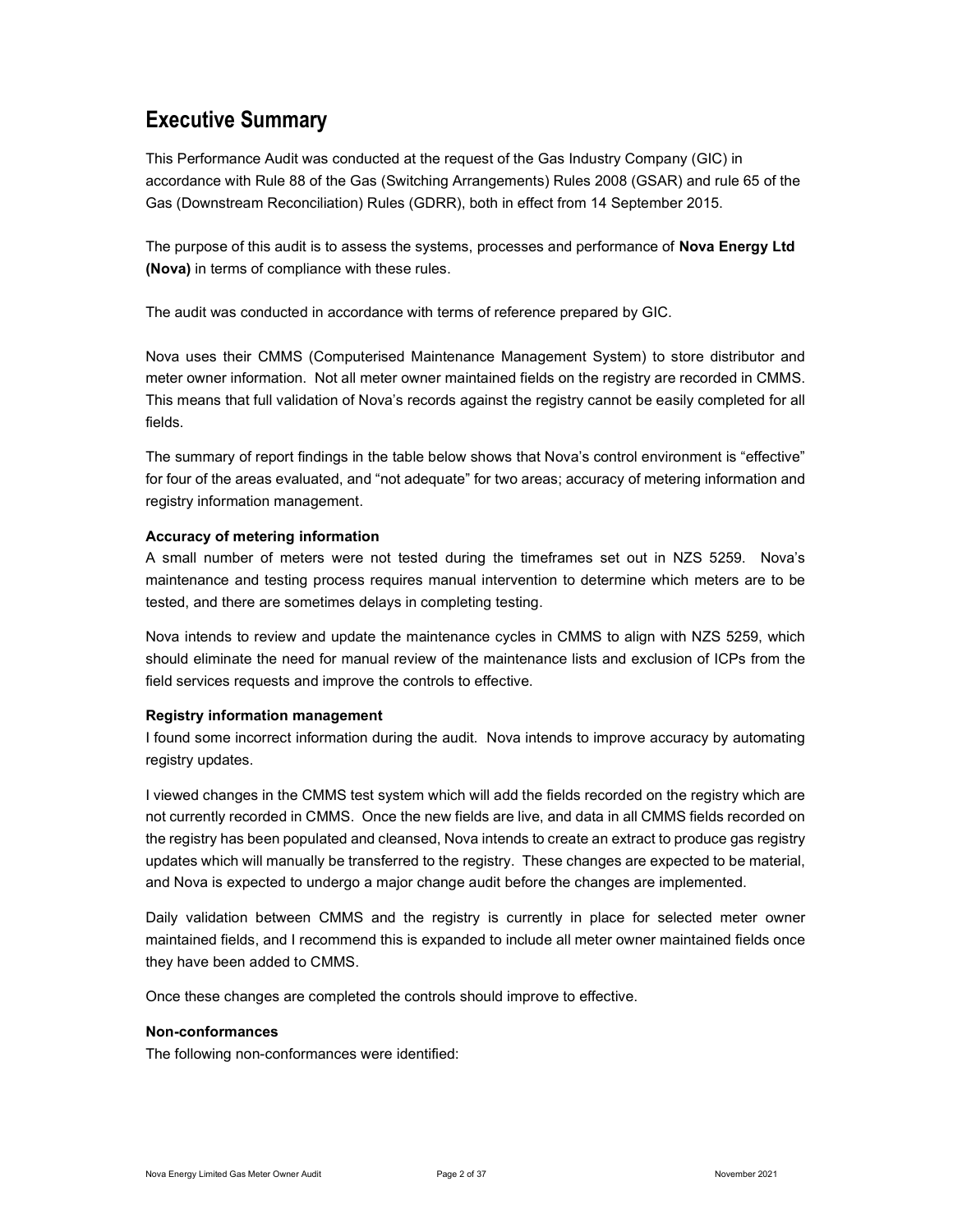| <b>Breach Allegation</b>                                                                                                                                                                                                                                                                                                                                                      | <b>Rules</b>           | Section in<br>this report |
|-------------------------------------------------------------------------------------------------------------------------------------------------------------------------------------------------------------------------------------------------------------------------------------------------------------------------------------------------------------------------------|------------------------|---------------------------|
| Meter serial numbers 852249 and 8833860 did not have acceptance testing completed<br>during the accepted testing interval specified in NZS 5259.<br>Meter serial numbers 86S6358195 and 97Y624524 did not have acceptance testing<br>completed during the accepted testing interval specified in NZS 5259, and a meter<br>replacement field services request had been issued. | GDRR 27                | 3.2                       |
| The previous audit found that ICPs 0001433810QT879, 0002378286QT6AE,<br>0002378299QT3DD, 0002378313QTD02, 0002380261QT942 and 0002380803QTC3D<br>had meters recorded in the registry but according to Nova's CMMS records the meters<br>are removed. Nova intends to update these exceptions.                                                                                 | GSAR 58.1              | 5, 5.15                   |
| ICPs 0000920651QTA88 and 0002379337QT0FD had their meters removed, but the<br>registry had not been updated. The mismatch was identified and corrected during the<br>audit.                                                                                                                                                                                                   | GSAR 58.1<br>GSAR 61.1 | 5, 5.15                   |
| ICP 0000073432NABCC meter 937723 was recorded with eight digits but should have<br>had seven digits. The mismatch was identified and corrected during the audit.                                                                                                                                                                                                              | GSAR 58.1              | 5, 5.6                    |
| 2,122 ICPs with a metered status have no meter location recorded on the registry.<br>Three of the affected ICPs had metering installed in the past three years and were<br>updated during the audit.                                                                                                                                                                          | GSAR 58.1              | 5.2                       |
| 31 ICPs had an incorrectly recorded logger owner and were updated during the audit.                                                                                                                                                                                                                                                                                           | <b>GSAR 58.</b>        | 5.11                      |
| 15 ICPs had an incorrectly recorded telemetry owner and were updated during the audit.                                                                                                                                                                                                                                                                                        | GSAR 58.1              | 5.13                      |

#### Recommendations

As a result of this audit, I recommend the following:

- complete a major change audit prior to automation of the registry update process,
- check consistency between connection statuses and meter identifiers at least monthly and follow up any exceptions; any ICP with meter identifier = removed or no meter is expected to have a connection status indicating the meter is removed (GDE or a code ending in "M") and any ICP with meter identifier  $\neq$  removed or no meter is expected to have a removed meter connection status indicating the meter is present (not GDE or a code ending in "M"),
- complete site visits to determine the correct metering details for the following ICPs, and update the registry and CMMS accordingly:

0000093051QTF7A, 0000106401QTFFB, 0000110771QT484, 0000126111QT99E, 0000127061QT467, 0000128611QTE5C,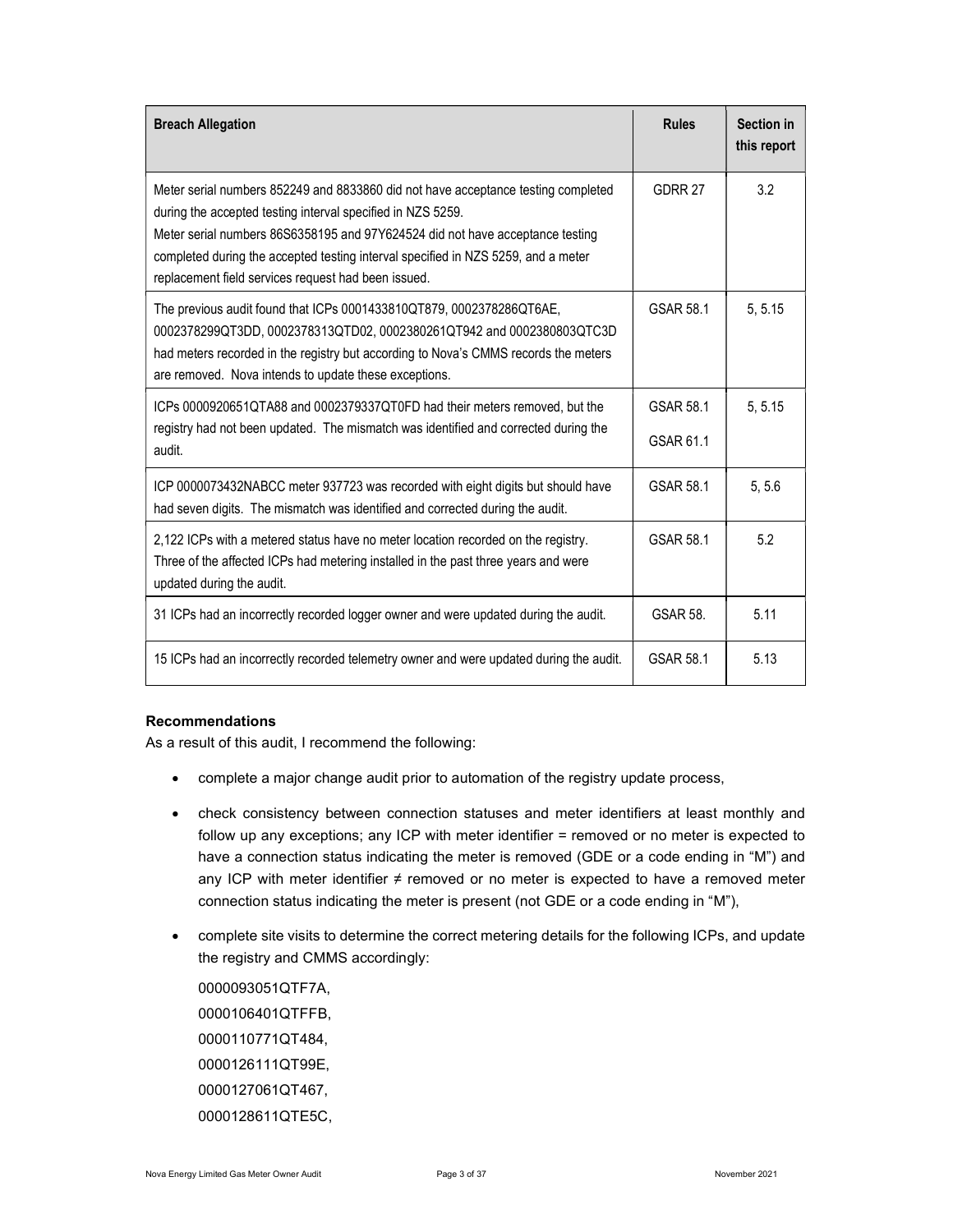0001447621QT9F6 (believed to be removed), 0002379337QT0FD (believed to be removed), and 0002341791QT940.

- the daily discrepancy report should be expanded to include discrepancies between CMMS and the registry for all meter owner-maintained fields, once these fields are live in CMMS,
- until the daily discrepancy report is expanded to include all fields and daily discrepancies are consistently resolved, the monthly meter owner registry report should be compared to CMMS and any discrepancies should be resolved by 4pm on the 15th business day of the month, and
- once the registry update process is partially automated (i.e., updates are no longer individually processed through the web interface), review acknowledgement files to confirm that the updates have been processed successfully.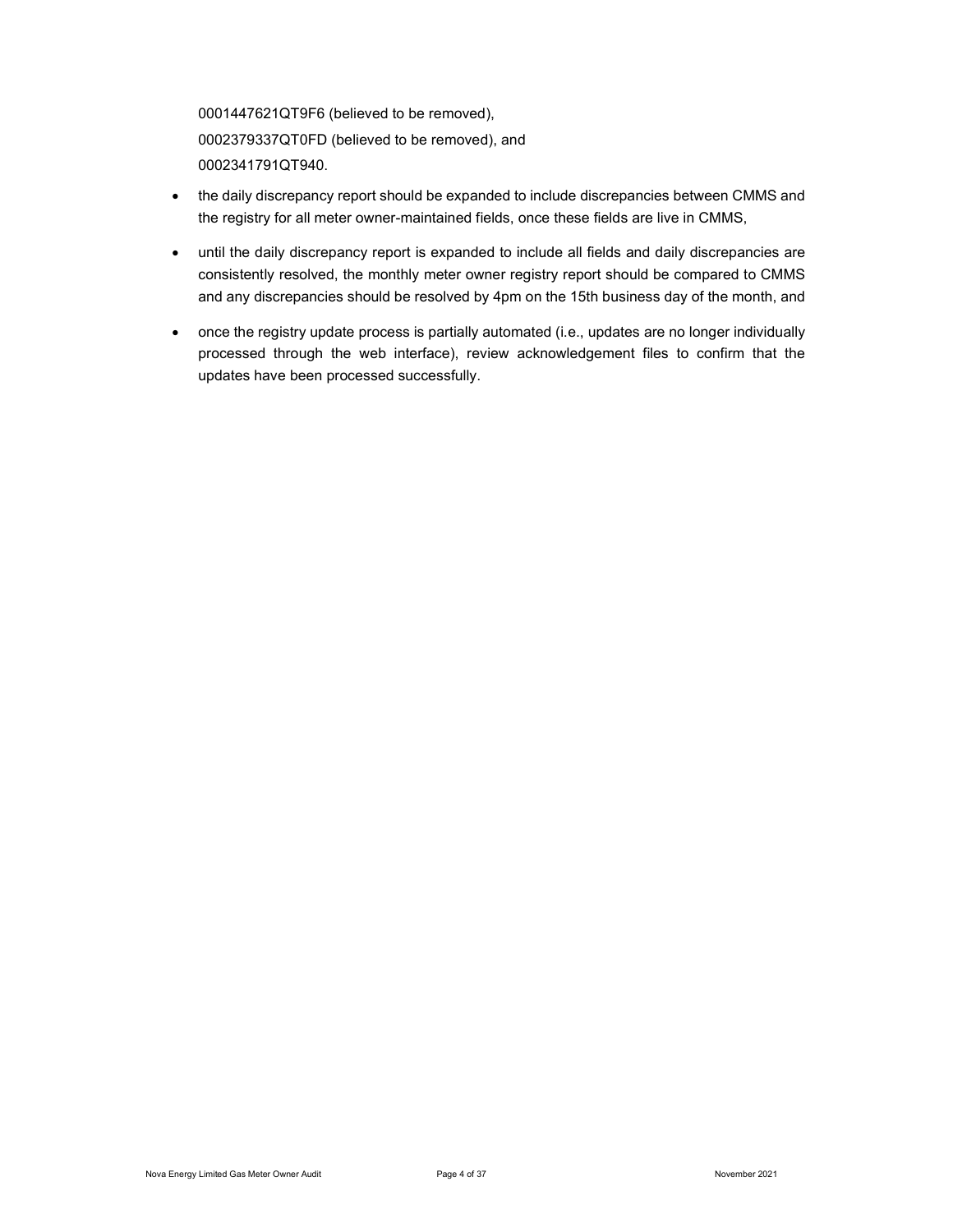| <b>Summary of Report Findings</b> |  |
|-----------------------------------|--|
|                                   |  |

| <b>Issue</b>                       | <b>Section</b> | <b>Control Rating</b><br>(Refer to Appendix<br>1 for definitions) | Compliance<br>Rating | <b>Comments</b>                                                                                                                                                                                                                                                                                                                                                                                                                                 |
|------------------------------------|----------------|-------------------------------------------------------------------|----------------------|-------------------------------------------------------------------------------------------------------------------------------------------------------------------------------------------------------------------------------------------------------------------------------------------------------------------------------------------------------------------------------------------------------------------------------------------------|
| General obligations                | 2              | Effective                                                         | Compliant            | Nova's Registry participant register information is correct.<br>Based on the information provided, Nova has met their obligations to<br>act reasonably and use Registry software competently.                                                                                                                                                                                                                                                   |
| Accuracy of meter<br>information   | 3              | Not adequate                                                      | Not compliant        | The audit identified a small number of meters which were not tested<br>during the timeframes set out in NZS 5259. Nova's maintenance and<br>testing process requires manual intervention to determine which meters<br>are to be tested, and there are sometimes delays in completing testing.                                                                                                                                                   |
| New connections                    | 4              | Effective                                                         | Compliant            | Six new ICPs had metering installed, and the information provided was<br>accurate and on time.                                                                                                                                                                                                                                                                                                                                                  |
| Registry information<br>management | 5              | Not adequate                                                      | Not compliant        | Some incorrect information was identified. Process improvements are<br>being made which have resulted in a decrease in the volume of<br>discrepancies. Controls are expected to improve to effective once<br>Nova implements their planned improvements to the validation<br>process which will allow automation of the registry update process and<br>validation of all meter owner-maintained information stored in CMMS<br>and the registry. |
| Metering price codes               | 6              | Effective                                                         | Compliant            |                                                                                                                                                                                                                                                                                                                                                                                                                                                 |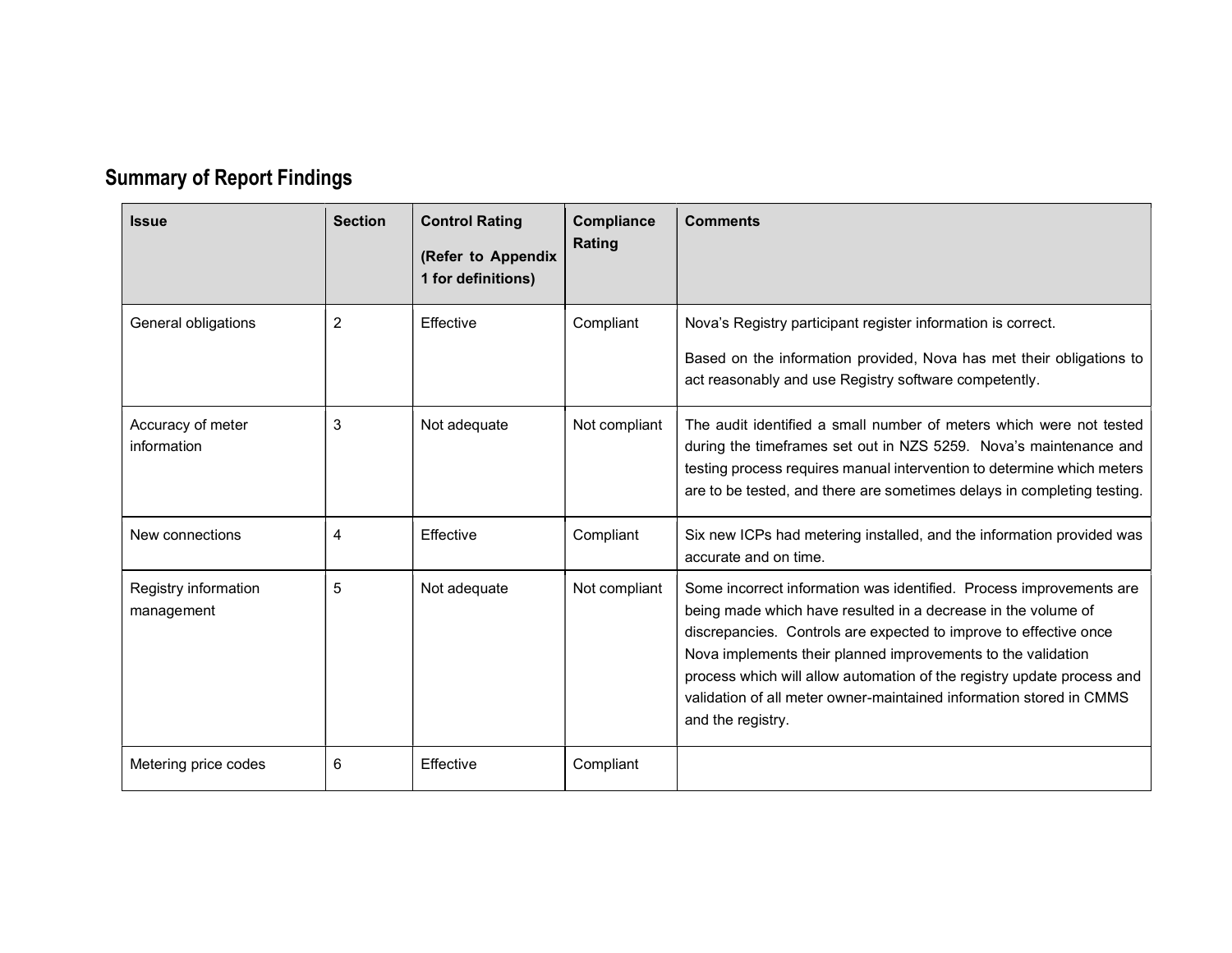| <b>Issue</b>              | <b>Section</b> | <b>Control Rating</b><br>(Refer to Appendix<br>1 for definitions) | Compliance<br>Rating | <b>Comments</b> |
|---------------------------|----------------|-------------------------------------------------------------------|----------------------|-----------------|
| Disclosure on application |                | Effective                                                         | Compliant            |                 |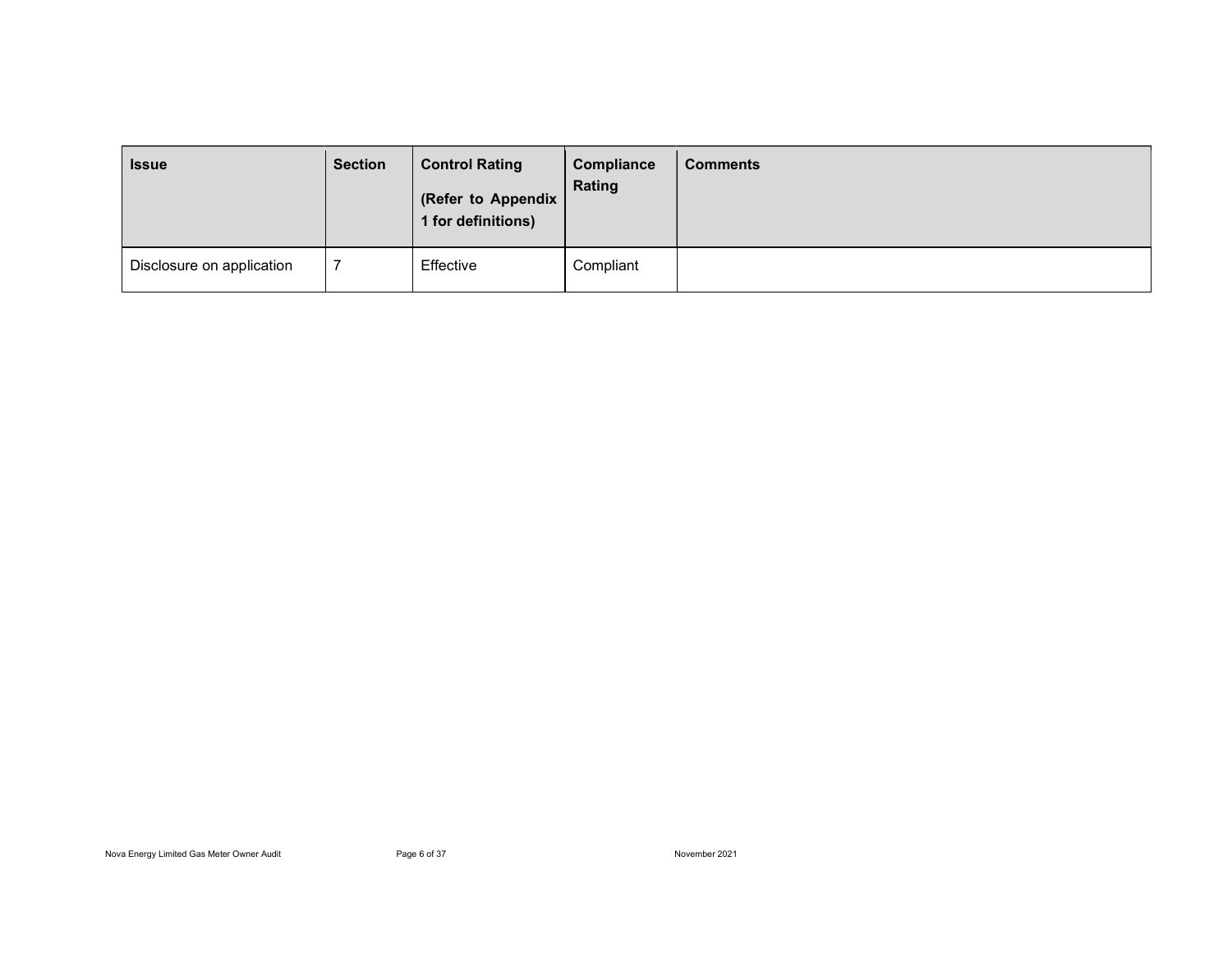### Persons Involved in This Audit

Auditor:

#### Tara Gannon Veritek Limited

Nova personnel assisting in this audit were.

| Name           | Title                             |
|----------------|-----------------------------------|
| Craig Muirhead | Health, Safety & Pipeline Manager |
| Helena Vimmars | Operations Technician             |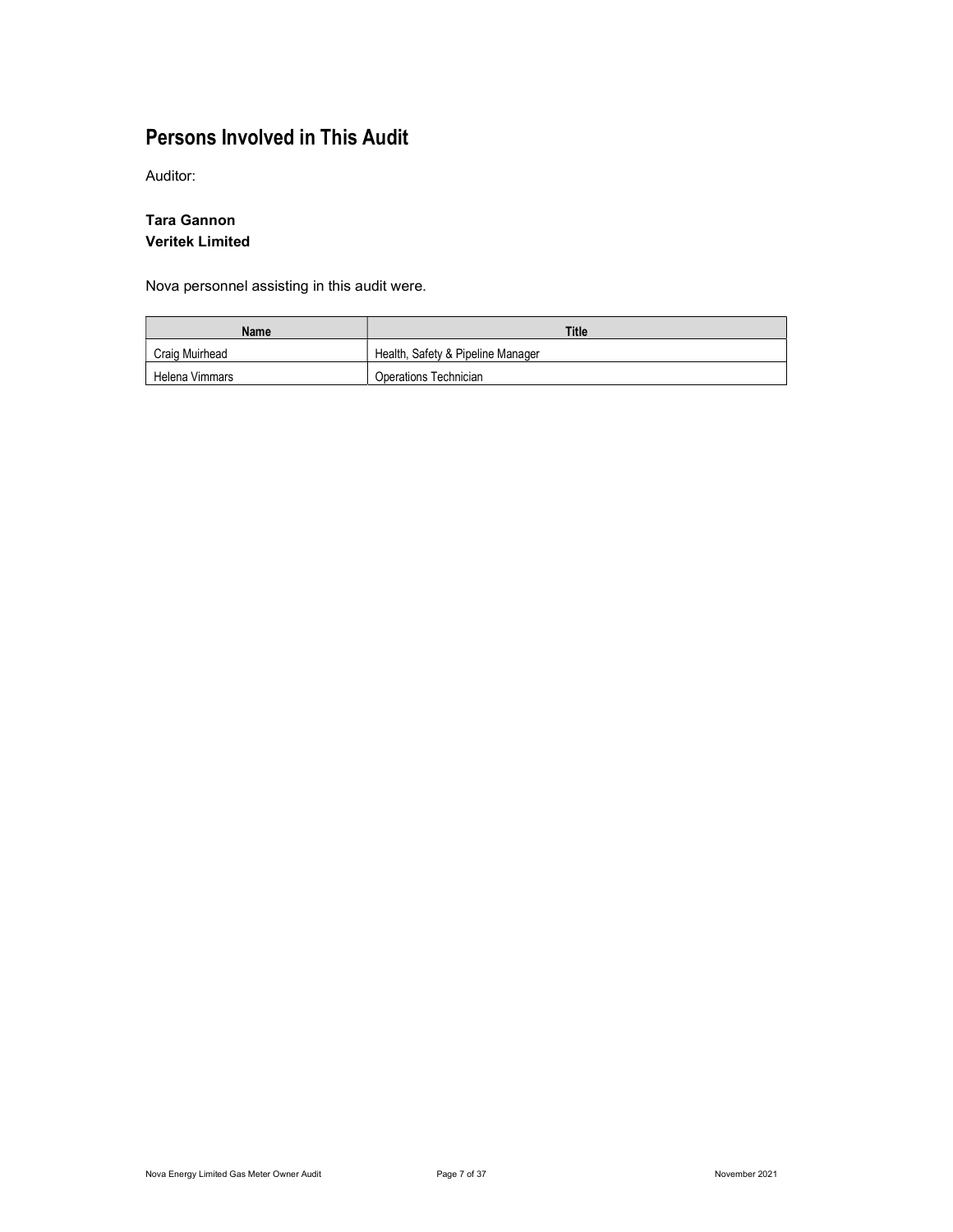### **Contents**

|                 | <b>Executive Summary</b>                                    | $\mathbf{2}$ |
|-----------------|-------------------------------------------------------------|--------------|
|                 | <b>Summary of Report Findings</b>                           | 5            |
|                 | Persons Involved in This Audit                              | 7            |
| <b>Contents</b> |                                                             | 8            |
| 1.              | <b>Pre-Audit and Operational Infrastructure Information</b> | 10           |
| 1.1             | Scope of Audit                                              | 10           |
| 1.2             | Audit Approach                                              | 10           |
| 1.3             | General Compliance                                          | 11           |
| 1.4             | Provision of Information to the Auditor (GSAR r91)          | 11           |
| 1.5             | <b>Breach allegations</b>                                   | 11           |
| 1.6             | <b>Draft Audit Report Comments</b>                          | 13           |
| 2.              | <b>General obligations</b>                                  | 14           |
| 2.1             | Participant registration information (GSAR r7 and 10)       | 14           |
| 2.2             | Obligation to act reasonably (GSAR r34)                     | 14           |
| 2.3             | Obligation to use Registry software competently (GSAR r35)  | 14           |
| 3.              | Accuracy of meter information                               | 15           |
| 3.1             | TOU downloads (GDRR r26.5)                                  | 15           |
| 3.2             | Meter accuracy (GDRR r26.5 and 27)                          | 15           |
| 3.3             | TOU upgrades (GDRR r29.1.1)                                 | 18           |
| 4.              | <b>New connections (GSAR r56)</b>                           | 18           |
| 5.              | Registry information management (GDRR r26.5 and GSAR r58)   | 19           |
| 5.1             | Meter Identifier                                            | 24           |
| 5.2             | Meter Location Code                                         | 25           |
| 5.3             | <b>Meter Pressure</b>                                       | 26           |
| 5.4             | <b>Register Multiplier</b>                                  | 26           |
| 5.5             | Meter Pressure Operating at Network Pressure Flag           | 26           |
| 5.6             | <b>Register Reading Digits</b>                              | 27           |
| 5.7             | <b>Standard Meter</b>                                       | 27           |
| 5.8             | Prepay meter                                                | 28           |
| 5.9             | Advanced Meter & Advanced Meter Owner                       | 28           |
| 5.10            | <b>TOU Meter</b>                                            | 28           |
| 5.11            | Logger Owner                                                | 28           |
| 5.12            | Corrector Owner                                             | 29           |
| 5.13            | <b>Telemetry Owner</b>                                      | 29           |
| 5.14            | Metering Price Category                                     | 30           |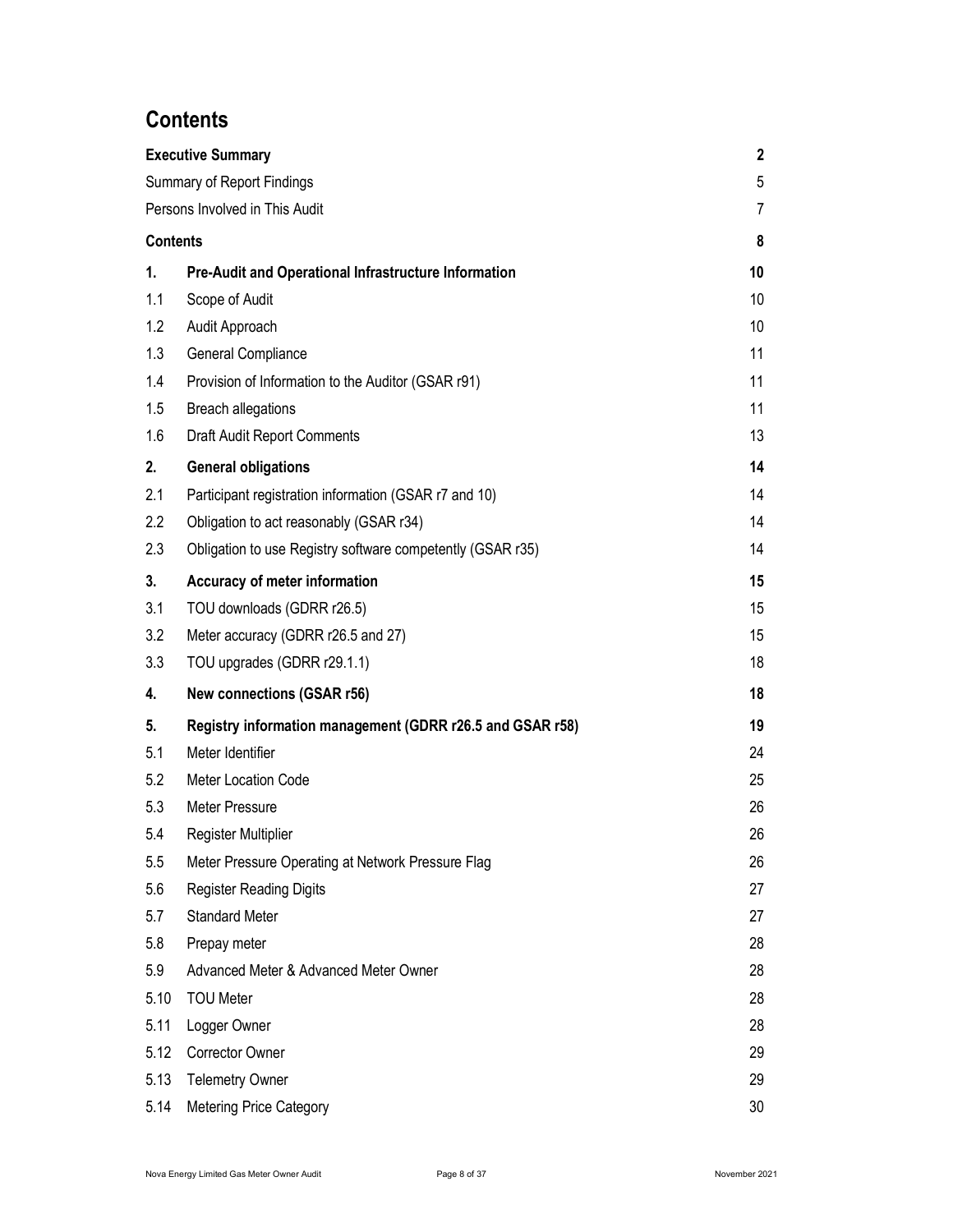| 5.15 | Registry validation and correction (GSAR r61.1, 61.2 and 62) | 30 |
|------|--------------------------------------------------------------|----|
| 6.   | <b>Metering Price Codes (GSAR r49)</b>                       | 33 |
| 7.   | Disclosure on application (GSAR r50)                         | 34 |
| 8.   | Recommendations                                              | 35 |
|      | Appendix 1 – Control Rating Definitions                      | 36 |
|      | Appendix 2 - Additional Nova comments                        | 37 |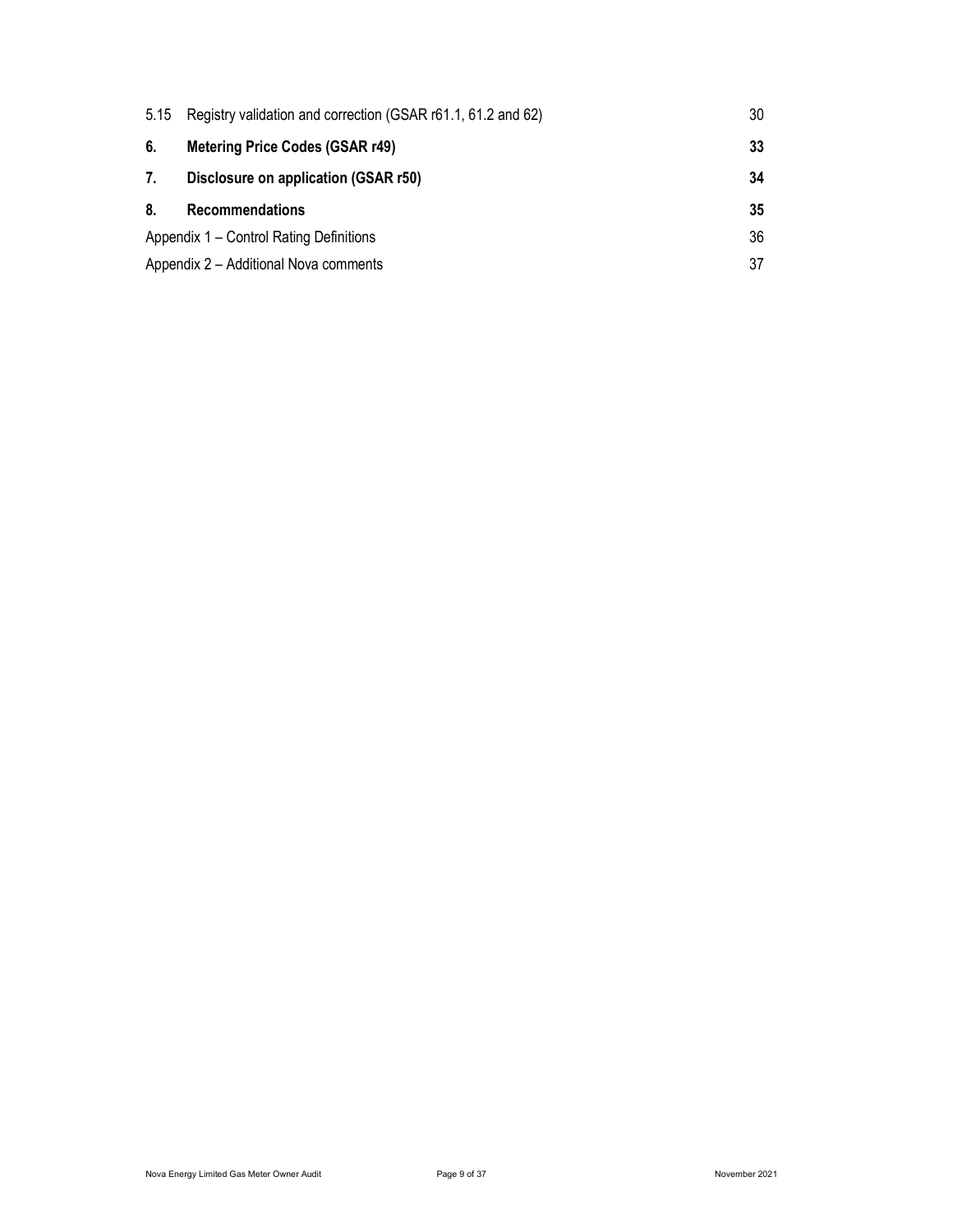### 1. Pre-Audit and Operational Infrastructure Information

### 1.1 Scope of Audit

The purpose of this audit is to assess the systems, processes, and performance of Nova in terms of compliance with these rules. The audit was conducted using a guideline prepared by Veritek.

The audit was carried out remotely between 12 January 2021 and 19 January 2021 using Zoom.

The scope of the audit includes the Meter Owner responsibilities only, as shown in the diagram below.



### 1.2 Audit Approach

As mentioned in section 1.1 the purpose of this audit is to assess the performance of Nova in terms of compliance with the rules, and the systems and processes that have been put in place to enable compliance with the rules.

This audit has examined the effectiveness of the controls Nova has in place to achieve compliance, and where it has been considered appropriate sampling has been undertaken to determine compliance.

Where sampling has occurred, this has been conducted using the Auditing Standard 506 (AS-506) which was published by the Institute of Chartered Accountants of New Zealand. I have used my professional judgement to determine the audit method and to select sample sizes, with an objective of ensuring that the results are statistically significant.<sup>1</sup>

Where compliance is reliant on manual processes, manual data entry for example, the sample size has been increased to a magnitude that, in my judgement, ensures the result has statistical significance.

<sup>1</sup> In statistics, a result is considered statistically significant if it is unlikely to have occurred by chance. (Wikipedia)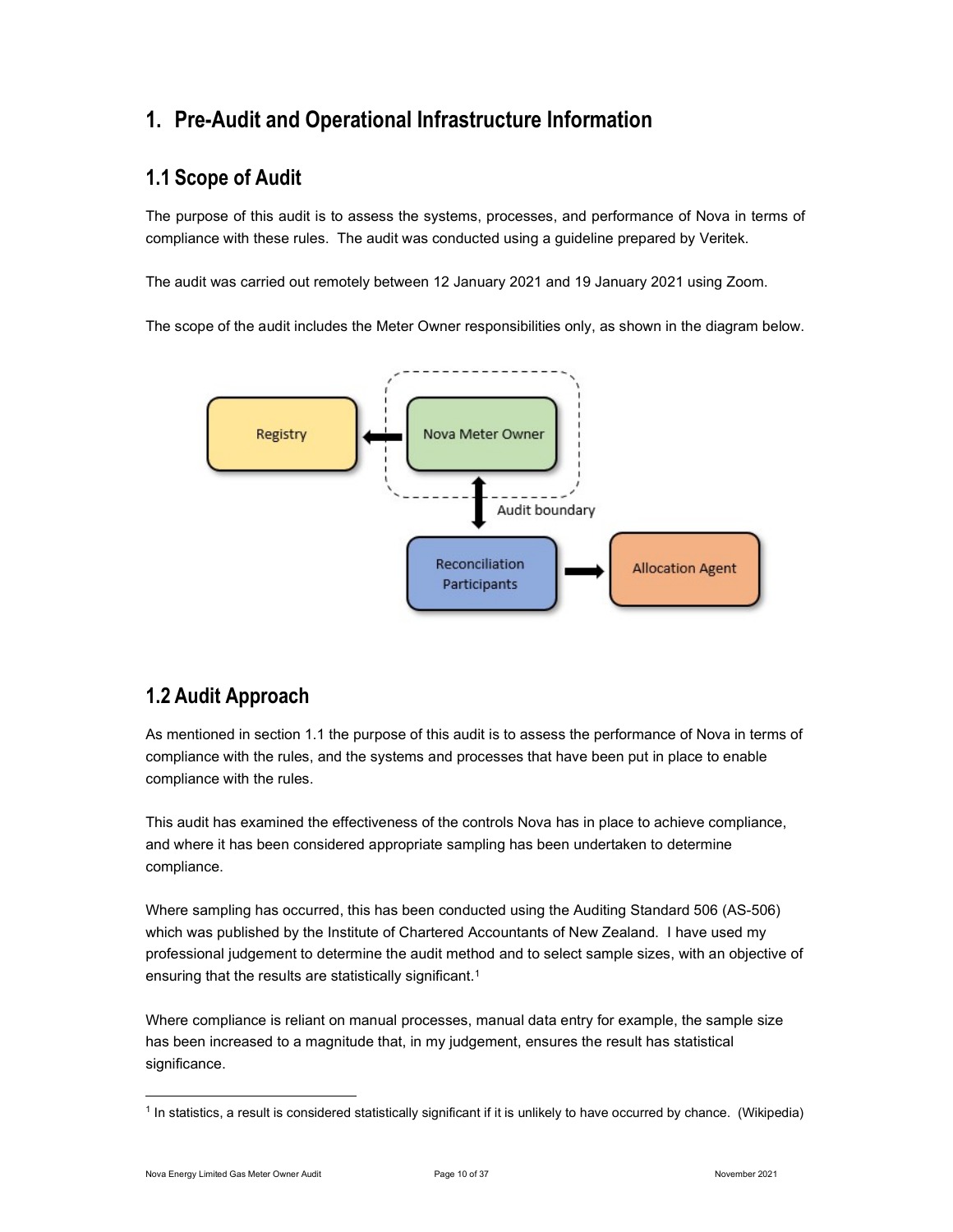Where errors have been found or processes found not to be compliant the materiality of the error or non-conformance has been evaluated.

### 1.3 General Compliance

The Market Administrator confirmed that no alleged breaches have been recorded for Nova between January 2018 and September 2020, when this audit was commenced.

### 1.4 Provision of Information to the Auditor (GSAR r91)

In conducting this audit, the auditor may request any information from Nova, and any Registry participant or operator.

Information was provided by Nova in a timely manner in accordance with this rule.

Information was not required from any other participant in relation to this audit. I consider that Nova have complied with the requirements of this rule.

### 1.5 Breach allegations

As noted in the Summary of Report Findings, this audit has found two areas of non-conformance, relating to testing of meters and data accuracy. The following breach allegations are made in relation to these matters.

| <b>Breach Allegation</b>                                                                                                                                                                                                                                                                                                                                                      | <b>Rules</b>           | Section in<br>this report |
|-------------------------------------------------------------------------------------------------------------------------------------------------------------------------------------------------------------------------------------------------------------------------------------------------------------------------------------------------------------------------------|------------------------|---------------------------|
| Meter serial numbers 852249 and 8833860 did not have in service testing completed<br>during the accepted testing interval specified in NZS 5259.<br>Meter serial numbers 86S6358195 and 97Y624524 did not have in service testing<br>completed during the accepted testing interval specified in NZS 5259, and a meter<br>replacement field services request had been issued. | GDRR 27                | 3.2                       |
| The previous audit found that ICPs 0001433810QT879, 0002378286QT6AE,<br>0002378299QT3DD, 0002378313QTD02, 0002380261QT942 and 0002380803QTC3D<br>had meters recorded in the registry but according to Nova's CMMS records the meters<br>are removed. Nova intends to update these exceptions.                                                                                 | GSAR 58.1              | 5, 5.15                   |
| ICPs 0000920651QTA88 and 0002379337QT0FD had their meters removed, but the<br>registry had not been updated. The mismatch was identified and corrected during the<br>audit.                                                                                                                                                                                                   | GSAR 58.1<br>GSAR 61.1 | 5, 5.15                   |
| ICP 0000073432NABCC meter 937723 was recorded with eight digits but should have<br>had seven digits. The mismatch was identified and corrected during the audit.                                                                                                                                                                                                              | GSAR 58.1              | 5, 5.6                    |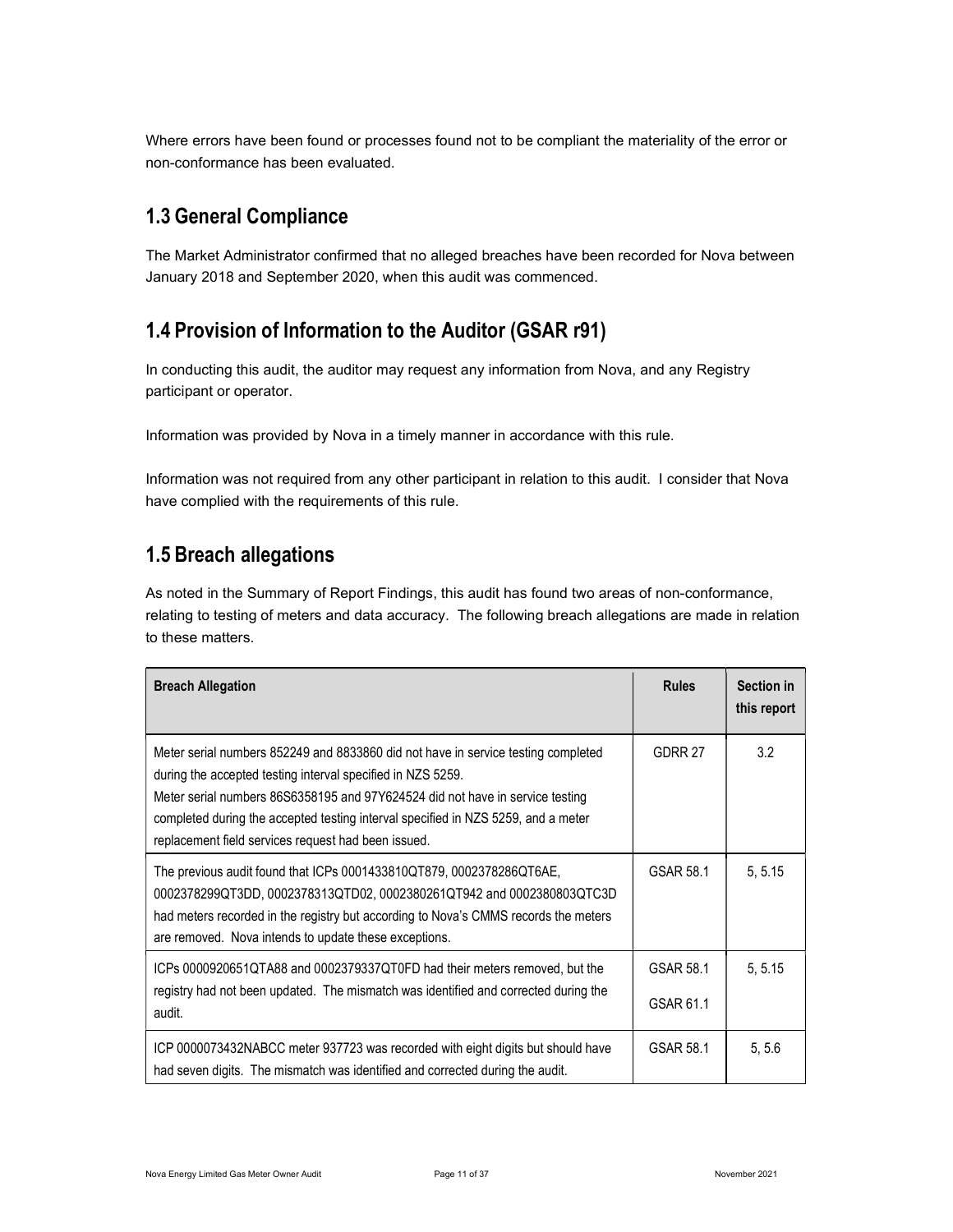| <b>Breach Allegation</b>                                                                                                                                                                             | <b>Rules</b> | <b>Section in</b><br>this report |
|------------------------------------------------------------------------------------------------------------------------------------------------------------------------------------------------------|--------------|----------------------------------|
| 2,122 ICPs with a metered status have no meter location recorded on the registry.<br>Three of the affected ICPs had metering installed in the past three years and were<br>updated during the audit. | GSAR 58.1    | 5.2                              |
| 31 ICPs had an incorrectly recorded logger owner and were updated during the audit.                                                                                                                  | GSAR 58.1    | 5.11                             |
| 15 ICPs had an incorrectly recorded telemetry owner and were updated during the audit.                                                                                                               | GSAR 58.1    | 5.13                             |

Retailers must comply with rule 58.1 of the Gas (Switching Arrangements) Rules 2008, which requires them to ensure that any information on the registry is accurate. Two retailers had statuses indicating a meter was present recorded on the registry when Nova had confirmed the metering was removed. Two breaches are alleged against the retailers concerned in relation to this:

| <b>Breach Allegation</b>                                                                                         | Participant | Rule                | Section in this<br>report |
|------------------------------------------------------------------------------------------------------------------|-------------|---------------------|---------------------------|
| ICPs 0001423677QT4A9 and 0001443757QT2A0 have GPC status<br>recorded, but Nova confirmed the meters are removed. | <b>GNVG</b> | <b>GSAR</b><br>58.1 | 5                         |
| ICP 0002379318QT276 has GPC status recorded, but Nova confirmed<br>the meter is removed.                         | MFFN        | <b>GSAR</b><br>58.1 | 5                         |

Three alleged breaches were recorded in relation to the 2018 meter owner audit, and the outcomes are recorded in the table below.

| <b>Breach Allegation</b>                                                                                                                                                                                                                                                                                                                            | Breach No. | <b>Rule</b> | Section in this<br>report | <b>Outcome</b>                                                 |
|-----------------------------------------------------------------------------------------------------------------------------------------------------------------------------------------------------------------------------------------------------------------------------------------------------------------------------------------------------|------------|-------------|---------------------------|----------------------------------------------------------------|
| Registry not updated for Nova meters that<br>have been removed:<br>For two ICPs within a sample of<br>$\bullet$<br>24 the registry is inaccurate $-$<br>Nova is shown as the meter<br>owner but their meter is thought to<br>be removed.<br>For 13 ICPs shown as active with<br>a Nova meter on the registry there<br>are no records in Nova's CMMS | 2018-089   | 58.1        | 5                         | The Market Administrator did<br>not raise any material issues. |
| system because it is suspected by                                                                                                                                                                                                                                                                                                                   |            |             |                           |                                                                |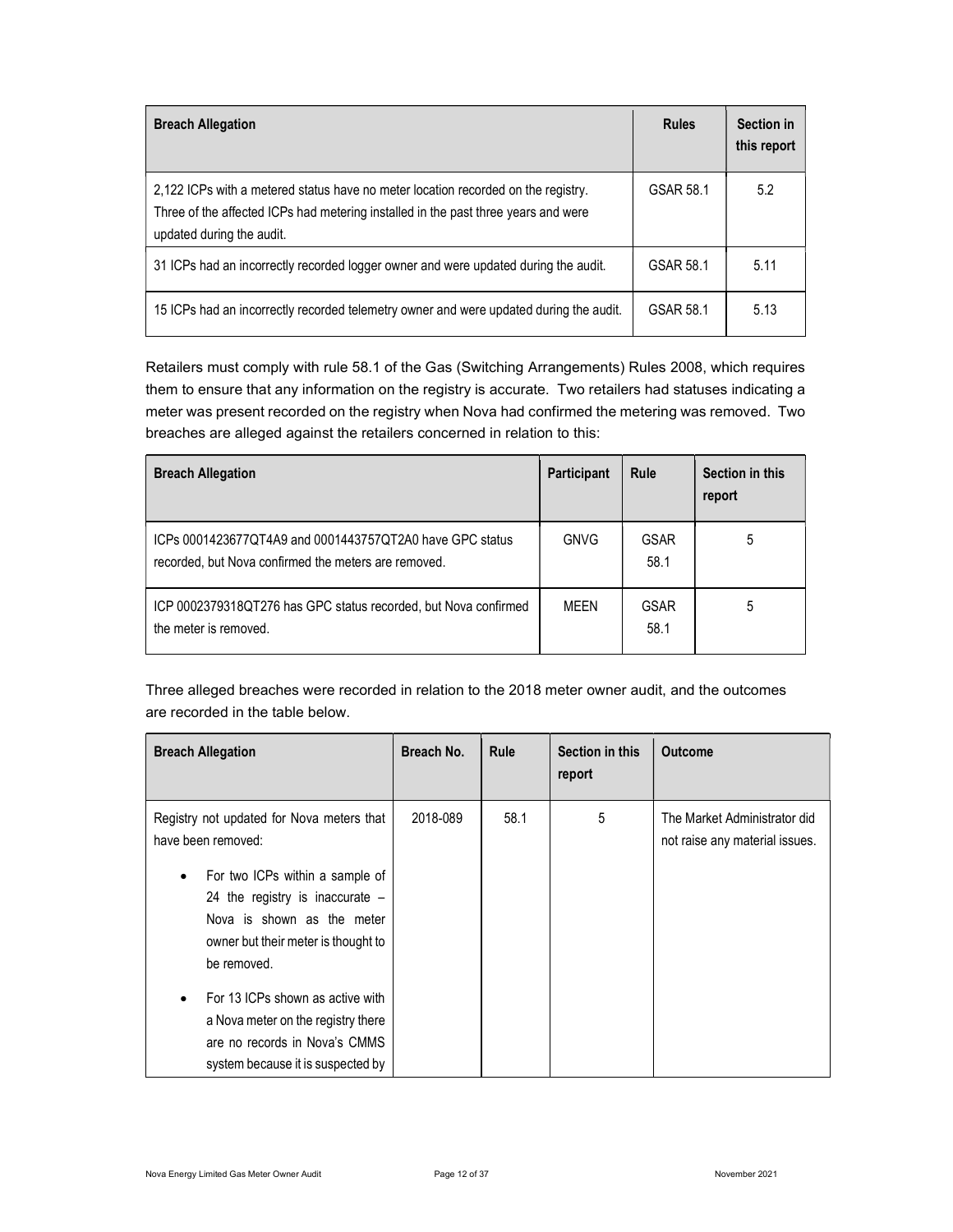| <b>Breach Allegation</b>                                                       | Breach No. | <b>Rule</b> | Section in this<br>report | <b>Outcome</b>                                                 |
|--------------------------------------------------------------------------------|------------|-------------|---------------------------|----------------------------------------------------------------|
| Nova that their meter has been<br>removed.                                     |            |             |                           |                                                                |
| entries<br>for<br>Inaccurate<br>registry<br>meter<br>pressure for 12 ICPs.     | 2018-090   | 58.1        | 5.3                       | The Market Administrator did<br>not raise any material issues. |
| registry entries for<br>register<br>Inaccurate<br>reading digits for 134 ICPs. | 2018-091   | 58.1        | 5.6                       | The Market Administrator did<br>not raise any material issues. |

### 1.6 Draft Audit Report Comments

A draft audit report was provided to the industry body (GIC), the allocation agent, and allocation participants that I considered had an interest in the report. In accordance with rule 92 of the 2015 Amendment Version of the Gas (Switching Arrangements) Rules 2008, those parties were given an opportunity to comment on the draft audit report and indicate whether they would like their comments attached as an appendix to the final audit report. The following response was received.

| Party       | Response | <b>Comments</b><br>provided | Attached as appendix                                                                                                                                                                                                                                               |
|-------------|----------|-----------------------------|--------------------------------------------------------------------------------------------------------------------------------------------------------------------------------------------------------------------------------------------------------------------|
| Nova Energy | Yes      | Yes                         | No.<br>Comments have been added to the non conformance and<br>recommendation boxes in the relevant sections of the report.<br>Minor clarifications were made in sections 1.5 and 3.2 to confirm<br>that the testing non conformance relates to in service testing. |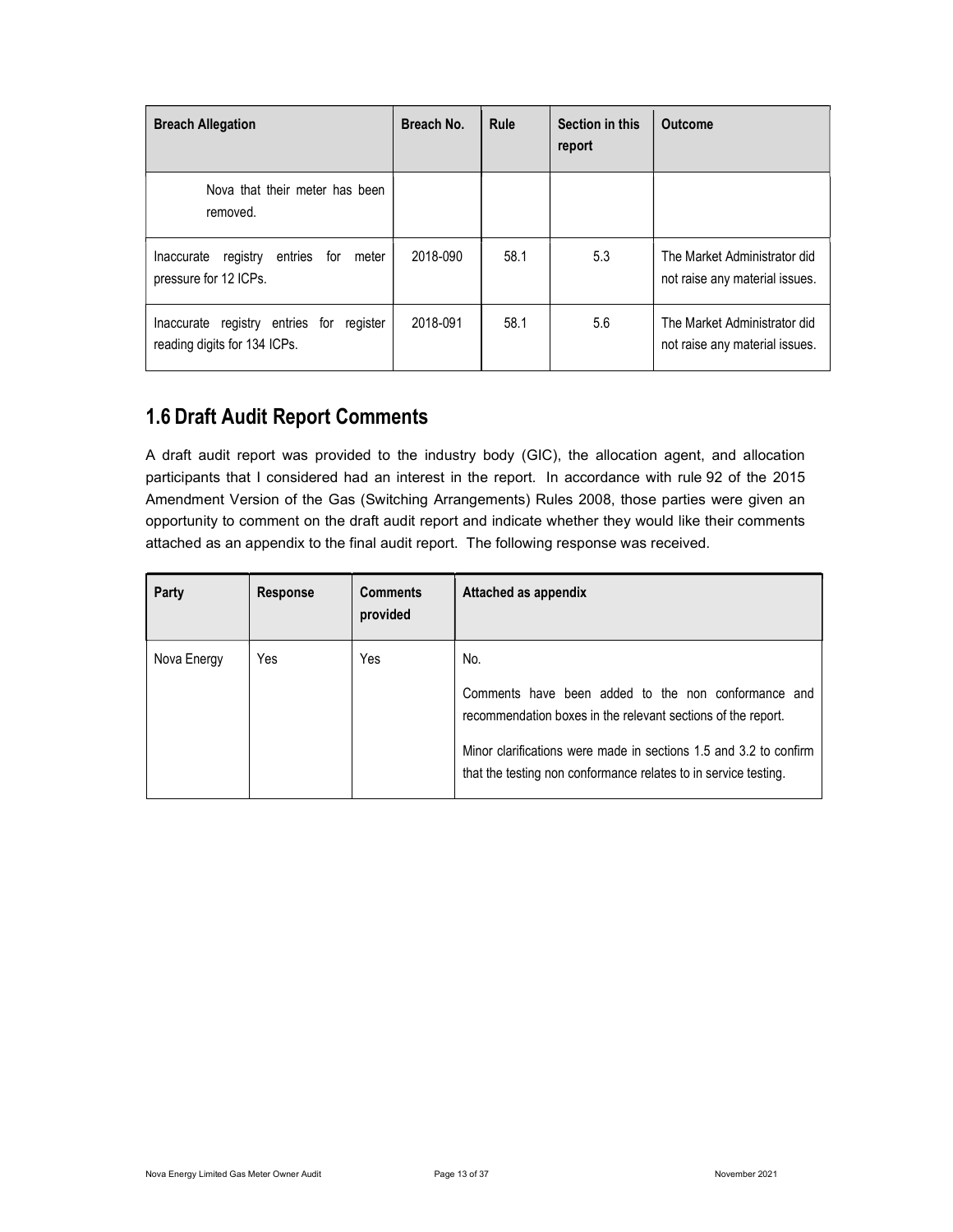### 2. General obligations

### 2.1 Participant registration information (GSAR r7 and 10)

All Registry participants must supply registration information to the Registry operator. Registration information consists of:

- the name of the Registry participant, and
- the Registry participant's telephone number, physical address, facsimile number, email address, and postal address, and
- identification as to which class, or classes, of Registry participant (Retailer, distributor or Meter Owner) that the Registry participant belongs.

Registration information must be given in the form and manner required by the Registry operator as approved by the industry body. Every person who is a Registry participant at the commencement date must supply the registration information within 20 business days of the commencement date. A person who becomes a Registry participant after the commencement date must supply the registration information within 20 business days of becoming a Registry participant.

Nova's participant registration information was confirmed to be valid. Compliance is confirmed.

### 2.2 Obligation to act reasonably (GSAR r34)

Every Registry participant must act reasonably in relation to its dealings with the Registry and, in doing so, must use its reasonable endeavours to co-operate with other Registry participants.

Processes for managing queries and complaints about Registry information were reviewed. No examples of Nova acting unreasonably were found. Compliance is confirmed.

### 2.3 Obligation to use Registry software competently (GSAR r35)

Each Registry participant must ensure that any software for the Registry is used in a proper manner by competent employees or by persons under the supervision of those employees.

No Registry participant may request, permit, or authorise anyone other than the Registry operator to provide support services in respect of any software for the Registry.

Each Registry participant must appoint a nominated manager to be responsible for all that Registry participant's communications with the Registry.

No examples of Nova using Registry software incompetently were found. Access to modify Registry information is restricted and staff are appropriately trained. Nova only uses Jade for Registry support services. Compliance is confirmed.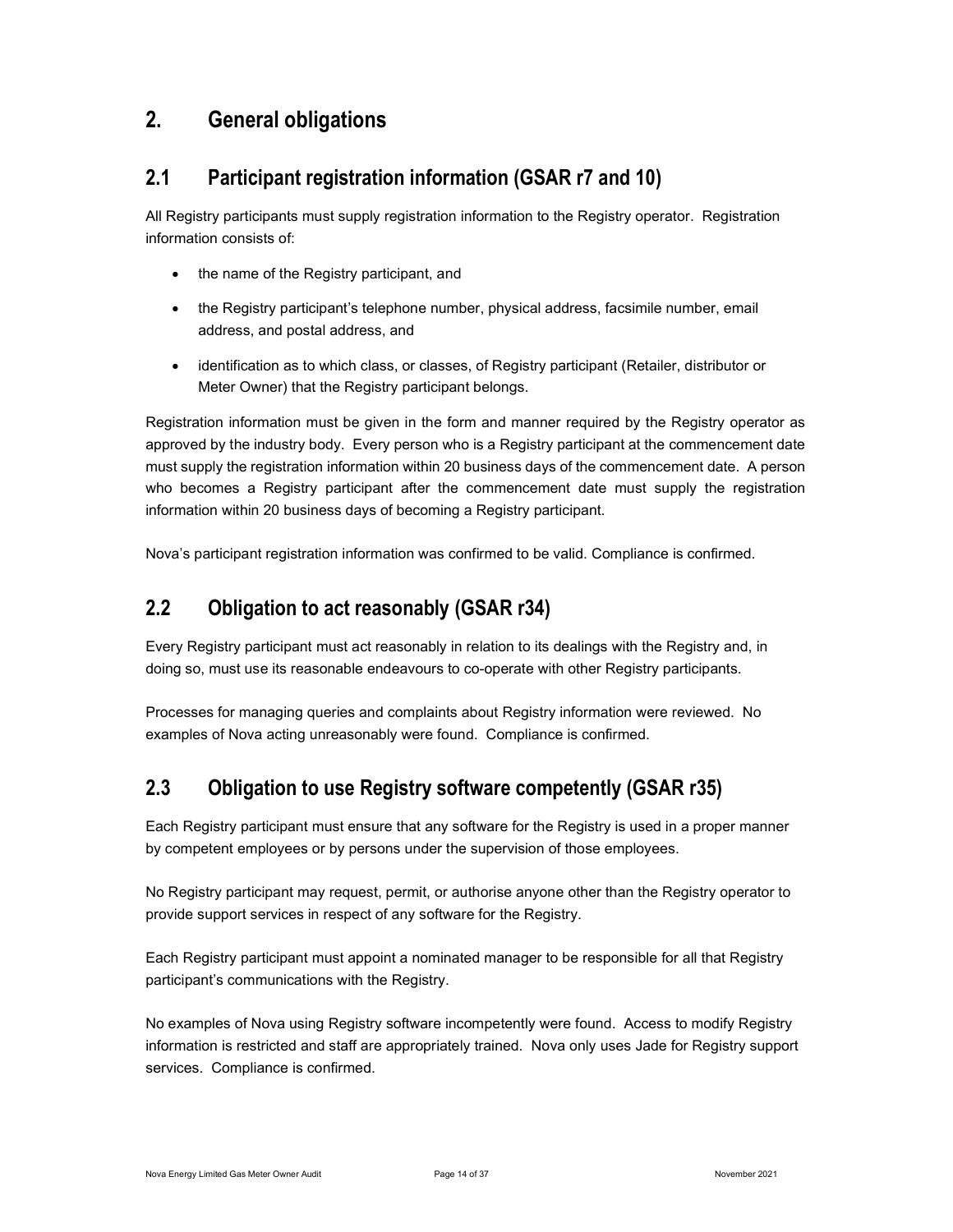### 3. Accuracy of meter information

### 3.1 TOU downloads (GDRR r26.5)

TOU meter downloads provided to Retailers should be complete, accurate and converted to energy in accordance with NZS5259:2015 (if applicable).

Nova has 40 TOU metered ICPs. 18 have telemetry and data is corrected for temperature and absolute pressure. 22 do not have telemetry and data is corrected for temperature and gauge pressure.

Nova is the retailer for all 18 TOU ICPs with telemetry. Nova's metering team completes a daily download for each ICP and provides a monthly download for each ICP to Nova retail on the first business day of each month. Nova does not convert the raw data to energy, and I confirmed that the data is not manipulated before being sent to Nova's retail team by viewing two examples. The TOU data is validated using Clariti's site dashboard, including charting consumption volumes, peak usage, temperatures, pressures, and identifying gaps in the data. Nova intends to automate some of the validation checks in Clariti.

Nova's retail team also have access to view the data in Clariti. No missing or inaccurate data was identified during the audit period, and Nova confirmed that if there was missing or inaccurate data, they would re-attempt to download the data and provide support with estimation as required.

Nova is the retailer for 19 of the TOU ICPs without telemetry, and GEND is the retailer for the other three ICPs. The retailer is responsible for completing manual downloads directly from the corrector/data logger.

Compliance is confirmed.

### 3.2 Meter accuracy (GDRR r26.5 and 27)

Processes must be in place to ensure meter accuracy, and compliance with NZS5259:2015.

Nova's processes for both new and existing GMS were reviewed, and a sample of meter paperwork, fault, and testing information was reviewed to confirm whether processes in the standard were being followed.

#### Faults

Faults identified by retailers are reported to Nova via email, phone or identified by Nova's technicians. Where a fault is identified Nova dispatches a field services request to the relevant contractor to check the meter.

Nova uses a job tracking system to manage field services requests. Team members monitor the jobs which they have dispatched and are responsible for, to ensure that they are completed. A BI reporting dashboard is used to monitor field services requests by type.

Nova reviews the job completion paperwork once received and advises the retailer of the outcome if the fault was reported by them, or a meter fault is found.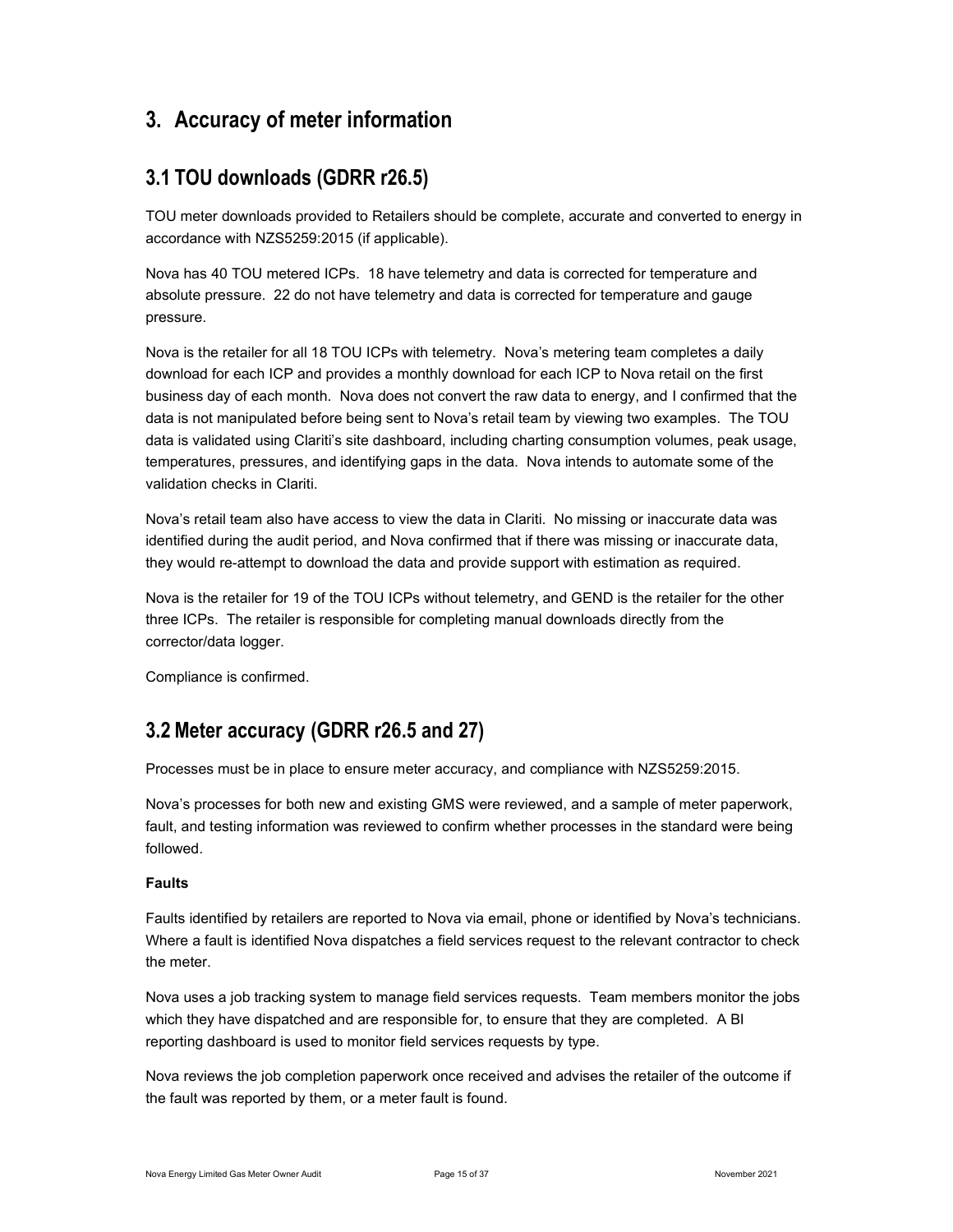Nova confirmed that no meter accuracy faults were identified during the audit period. I walked through the faults process and viewed BI reporting and field services jobs to confirm that the process is operating as expected.

#### Meter selection process

Meters are selected as part of the application approval process based on requirements for the gas installation provided by the customer's gasfitter.

Nova has its own GMS specification which provides guidance on meter fabrication and construction, which is due to be reviewed. A small and experienced team is responsible for ensuring a compliant GMS is installed.

#### Maintenance and inspection processes

Nova intends to comply with the maintenance and inspection processes and timeframes set out in NZS 5259. The standard is readily available to the metering team.

Maintenance cycles are managed in the Maintenance Schedule Processing module in Ci Anywhere, a Technology One add on which interfaces with CMMS. Currently all meters are automatically scheduled for two yearly maintenance.

Monthly, the Health, Safety & Pipeline Manager runs a schedule of meters due for maintenance. The list is reviewed to exclude any maintenance schedule groups and individual meters which do not require maintenance under NZS 5259, before being imported into the job tracking system. The job tracking system assigns field services jobs for ICPs which are confirmed to require maintenance. Because most meters do not require two yearly maintenance under NZS 5259, some maintenance schedule groups and individual meters are excluded from the process, such as domestic meters which are intended to be replaced before their acceptance testing interval is exceeded. Nova has focussed on completing maintenance on the largest and oldest meters, and is working through replacing smaller domestic meters before they reach the end of their acceptance testing interval. Approximately 200 meters are replaced each year.

The field services jobs record test points which need to be completed, and I viewed examples which met the testing requirements of NZS 5259. Where defects are found during these inspection or maintenance processes, Nova's fault process is followed.

In addition, Nova is completing GMS and pressure checks as part of their process to upgrade signage and check safety. This work is being undertaken for Wellington meters first.

Daily reporting of all ICPs overdue for maintenance is also available but is not readily usable because the maintenance cycles do not align with the NZS 5259 timeframes for each meter type, and electricity meters are included in the list.

Nova is intending to review and update the maintenance cycles in CMMS to align with NZS 5259, which should eliminate the need for manual review of the maintenance lists and exclusion of ICPs from the field services requests.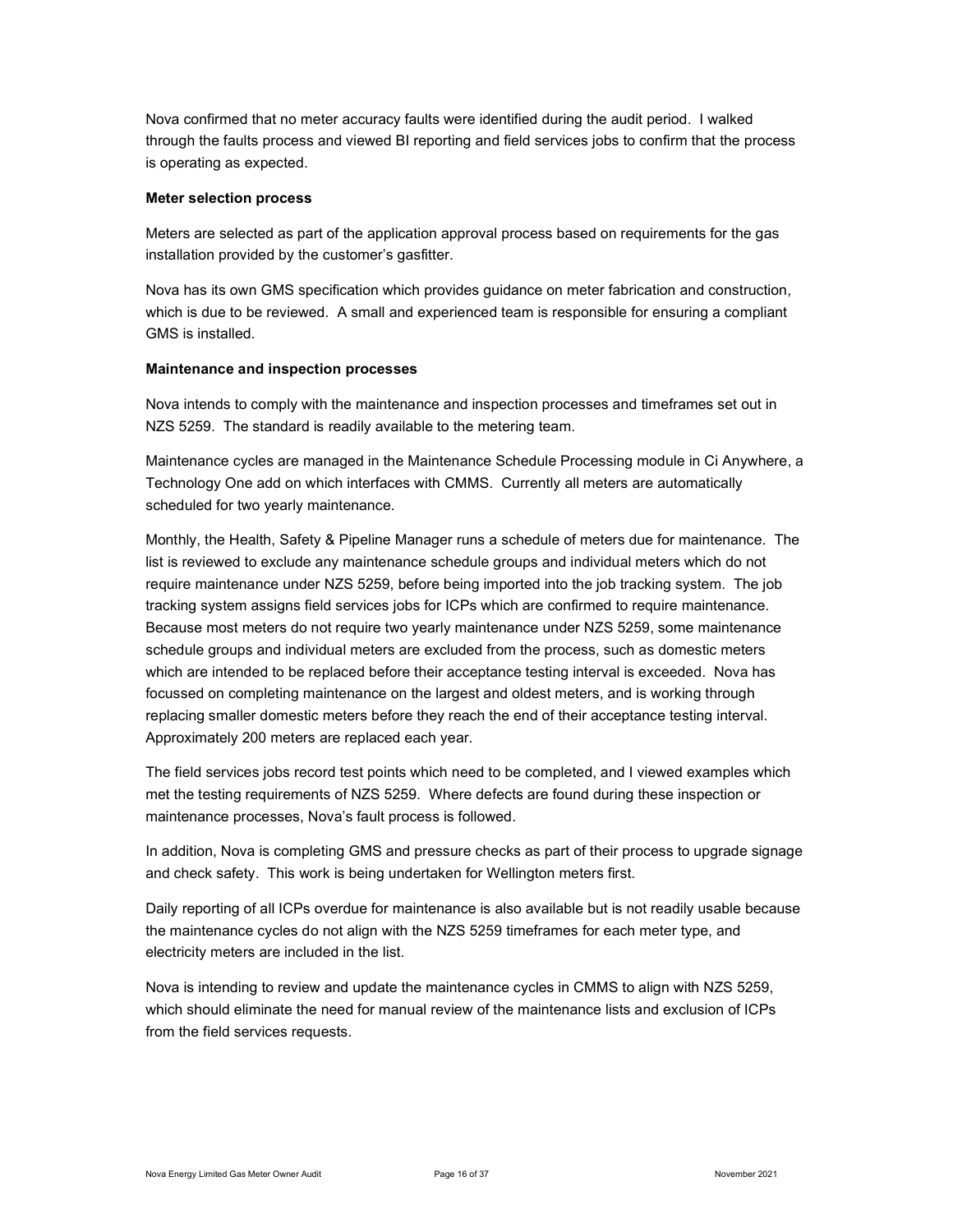#### Testing process

As explained above, Nova schedules testing as part of the maintenance and inspection process. In addition to this:

- acceptance testing is completed by the manufacturer before a GMS enters service, and by Nova when an event that may affect accuracy has occurred, and for meters in service at the testing intervals set out in NZS 5259, and
- as found testing applies for meters and TOU devices removed from service where the meter is intended to be re-used, or a request for testing has been received from the retailer; Nova's meters are usually scrapped on removal and no requests for testing on meter removal have been received from retailers - removed meters are held for three months before being scrapped in case a request for testing is received after meter removal.

Statistical sample testing is not used by Nova; they intend to replace meters before testing is required.

I reviewed a sample of tests conducted when meters were installed, changed, and removed and found that the testing process was being followed as expected. I viewed the information and reporting in the maintenance schedule processing system and walked through the job assignment and completion processes, including viewing inspection and testing results. I obtained information on the manufacture date (where available) for each meter and checked a sample to determine whether maintenance and testing requirements were met.

| Comment                        | Count of GMS |
|--------------------------------|--------------|
| Installed <15Y rotary meter    |              |
| Installed <18Y diaphragm meter | 33           |
| Installed >18Y                 | 165          |
| No manufacture date            | 1690         |
| <b>Grand Total</b>             | 1889         |

Excluding removed meters and meters sold to other parties, I found:

The meters with no installation date were expected to have been acquired from the Auckland Gas Company and be over ten years old. These meters are expected to be replaced before they are 18 years old, and testing was not expected to be completed. I checked a sample of eight meters, and found seven were installed within the last ten years, and one was installed within the last 12 years. Testing was not required and compliance is confirmed for the sample.

I checked a sample of eight meters installed for more than 18 years, based on the manufacture date recorded:

- four had passed testing which was completed in accordance with NZS 5259,
- two had open work orders for meter replacement, and no testing had been completed, and
- two had been installed for more than 18 years, no testing had been completed and no work orders were open.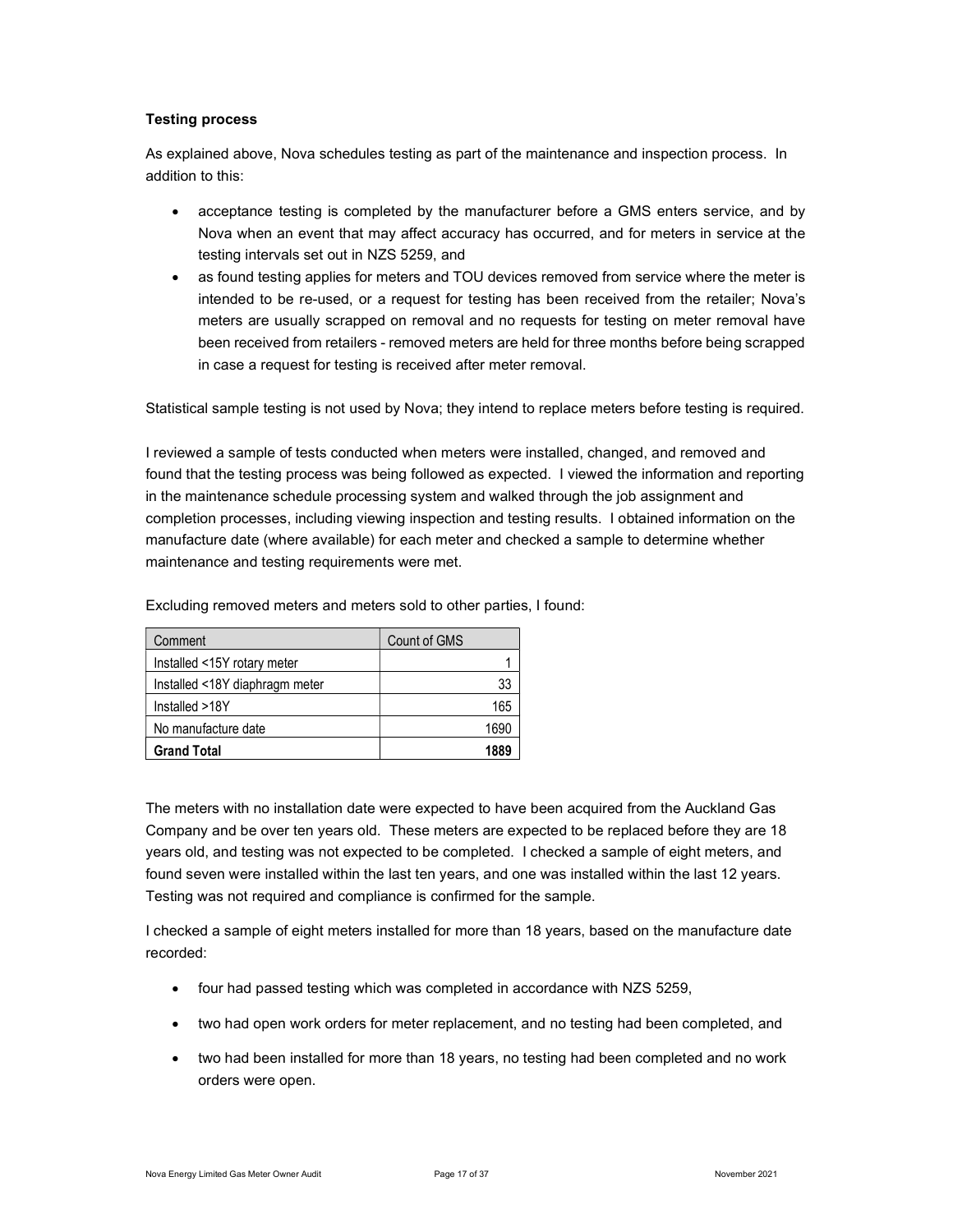Review of testing paperwork for a sample of TOU ICPs confirmed that correctors are tested in line with NZS 5259's requirements.

| Non-Conformance            | <b>Description</b>                                                                                                                                                                                                              | <b>Audited party comment</b>                                     |
|----------------------------|---------------------------------------------------------------------------------------------------------------------------------------------------------------------------------------------------------------------------------|------------------------------------------------------------------|
| Regarding: GDDR<br>271     | Meter serial numbers 852249 and 8833860 did<br>not have in service testing completed during the                                                                                                                                 | <b>Response: Agree</b>                                           |
| <b>Control Rating: Not</b> | accepted testing interval specified in NZS 5259.                                                                                                                                                                                | Comments:<br>Agree in service testing not completed<br>$\bullet$ |
| adeguate                   | Meter serial numbers 86S6358195 and<br>97Y624524 did not have in service testing<br>completed during the accepted testing interval<br>specified in NZS 5259, and a meter replacement<br>field services request had been issued. | with testing interval                                            |

### 3.3 TOU upgrades (GDRR r29.1.1)

If a consumer installation is, or is expected to, consume more than 10 TJ per annum TOU metering should be installed. Under the Gas (Downstream Reconciliation) Rules 29.1 the Retailer must ensure that a TOU meter is installed as soon as practicable, and no more than three months after becoming aware that expected or actual consumption is over 10 TJ.

As part of Nova's audit, I examined how quickly TOU metering is installed after receiving a request from a Retailer. Upgrades from non TOU to TOU occur rarely, and no upgrades occurred between 19 September 2018 and 18 September 2020.

The 3-month timeframe specified in the rules is difficult to comply with. Nova normally has correctors in stock to complete upgrades and maintenance. In some cases, a TOU upgrade will be completed in parallel with a meter upgrade which could result in longer lead times.

### 4. New connections (GSAR r56)

Meter Owner information must be provided on the Registry within two business days of confirmation that a meter has been installed. If no responsible Meter Owner is populated, the Meter Owner who has installed the meter may populate the Registry to become the responsible Meter Owner.

Since September 15th, 2015, Meter Owners have been able to populate metering details without Retailer nomination of the responsible Meter Owner. However, if the Retailer has populated a different responsible Meter Owner, Nova will be unable to update any metering details until the responsible Meter Owner is changed to Nova.

Meters are selected as part of the application approval process based on requirements for the gas installation provided by the customer's gasfitter. Installation work is scheduled and completed by Nova's technicians and contractors, and work requests and completion paperwork are sent by email. The installation data is manually updated in CMMS and on the registry as soon as the paperwork is received.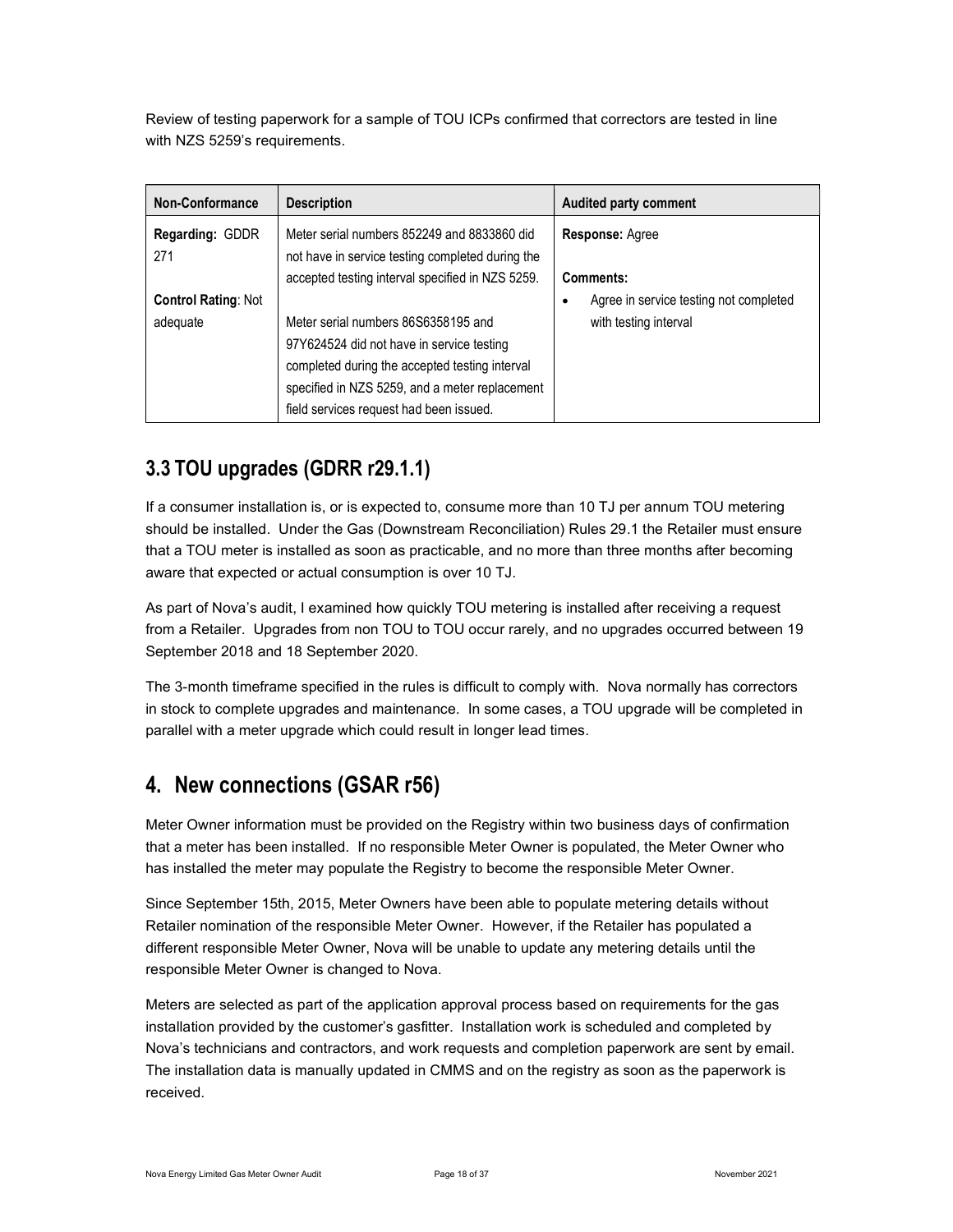According to the registry list, six new ICPs were created between 19 September 2018 and 18 September 2020. Five were connected to Nova's bypass networks and one was connected to an open access network. All had metering installed.

I reviewed the metering events on the event detail report for the new ICPs and found that they were on time and accurate.

### 5. Registry information management (GDRR r26.5 and GSAR r58)

The Meter Owner must use its reasonable endeavours to maintain current and accurate information in the Registry in relation to the ICPs and the ICP parameters for which it has responsibility.

New connections and installation changes are completed by Nova's contractors and technicians. Work requests and job completion details are transferred via email, and CMMS and the registry are updated on receipt of job completion details. The registry is usually updated first to ensure that the timeframes set out in the rules are met.

Nova's meter owner information is updated manually using the registry web interface. Registry attributes and event dates are determined from paperwork returned from the field. As part of the update process the user confirms that the update is successful; acknowledgement files are not separately reviewed.

Some meter owner-maintained fields on the registry are excluded from CMMS. I viewed changes in the CMMS test system to add the fields recorded on the registry which are not currently recorded in CMMS. Once the new fields are live, and data in all CMMS fields recorded on the registry has been populated and cleansed, Nova intends to create an extract to produce gas registry updates which will manually be transferred to the registry. These changes are expected to be material, and Nova is expected to undergo a major change audit before the changes are implemented. The following fields are recorded on the registry but not in CMMS:

| Registry field                               | Comment                                                      |  |
|----------------------------------------------|--------------------------------------------------------------|--|
| Advanced meter and advanced meter owner      | Derived from information held in the billing type field      |  |
| Corrector owner                              | Derived from information held in the billing type field      |  |
| Logger owner                                 | Derived from information held in the billing type field      |  |
| Meter pressure operating at network pressure | Derived from meter pressure, network pressure and meter type |  |
|                                              | information which is recorded in CMMS                        |  |
| Metering details                             | Optional notes field on the registry                         |  |
| Prepay meter                                 | "No" for all Nova meters                                     |  |
| Telemetry owner                              | Derived from information held in the billing type field      |  |

A registry list is imported into CMMS daily. A daily discrepancy report is produced which shows differences in CMMS and registry data for the following fields:

- meter ID,
- retailer,
- meter owner,
- standard meter,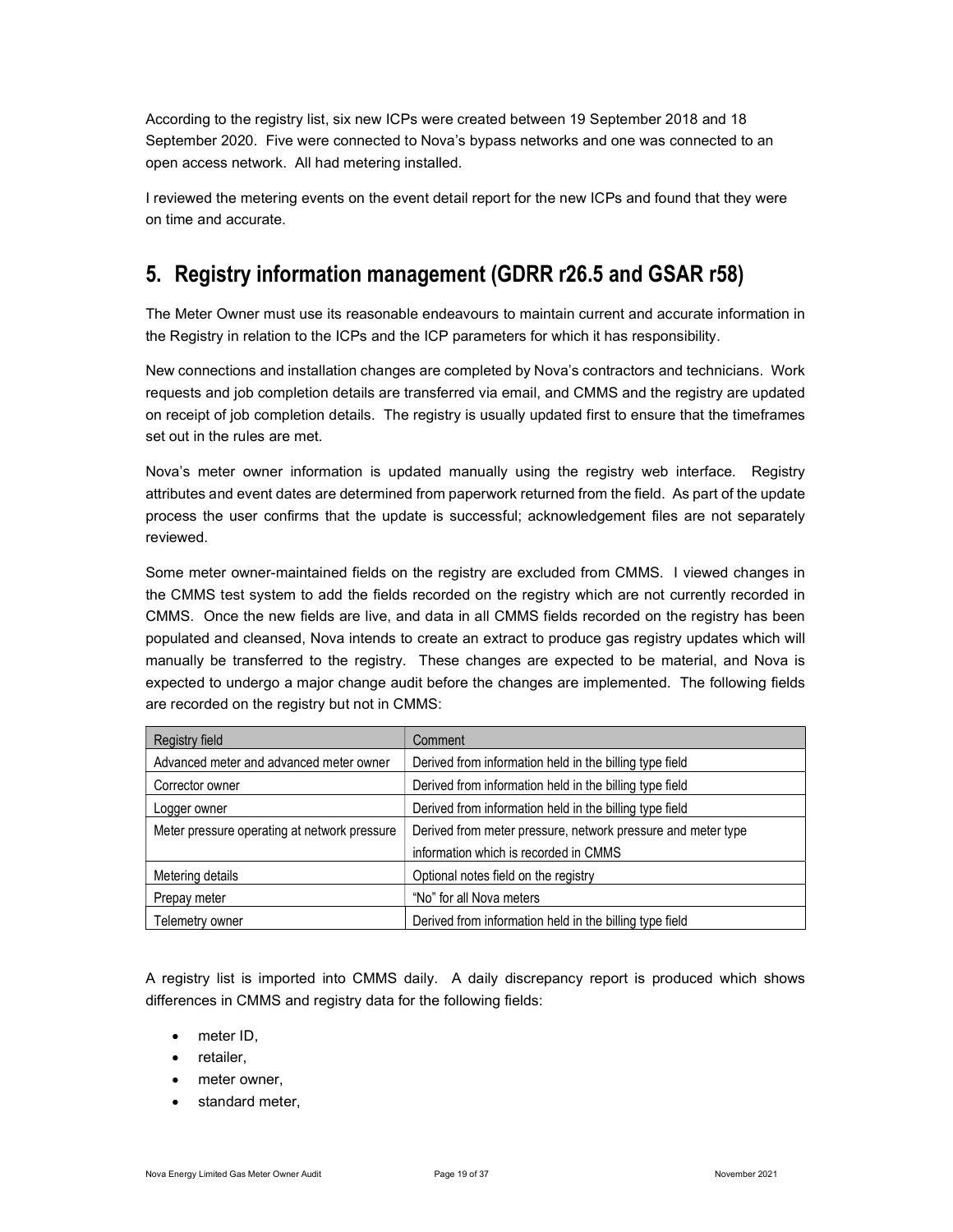- TOU meter,
- meter pressure,
- meter digits, and
- meter multiplier.

ICPs only appear on the discrepancy report if there is a discrepancy between the values recorded in CMMS and on the registry, and the fields are compared by the report process. The following meter owner discrepancies were included in the reports provided for 27 November 2020 and 21 January 2021:

- meter ID,
- meter owner,
- meter pressure,
- register digits,
- standard meter,
- meter multiplier, and
- TOU meter.

Reported discrepancies are investigated to confirm the correct values before CMMS and/or the registry is updated as required. I saw evidence that the number of discrepancies is reducing over time.

I found that not all discrepancies are reviewed and resolved daily. The validation process and recommendations for improvement are discussed further in section 5.15.

Notification files are not reviewed, reliance is placed on the discrepancy report to identify updates made by other parties which affect Nova.

| Recommendation                                                                       | <b>Audited party comment</b>                                                                                                             |
|--------------------------------------------------------------------------------------|------------------------------------------------------------------------------------------------------------------------------------------|
| Complete a major change audit prior to automation of the registry<br>update process. | <b>Response: Agree</b><br><b>Comments:</b><br>Will carry change audit prior to automation<br>$\bullet$<br>of the registry update process |

Each of the Meter Owner parameters are discussed individually in sections 5.1 to 5.14 below.

#### Accuracy of Registry information

The accuracy of information recorded on the registry was checked:

| Meter event sample review | To test the accuracy of Nova's Registry information management, I checked the data for<br>the following registry events against the source records, including meter field services<br>paperwork and test results where available: |  |
|---------------------------|-----------------------------------------------------------------------------------------------------------------------------------------------------------------------------------------------------------------------------------|--|
|                           | one downgrade,<br>٠<br>all six meter installations for new connections.<br>$\bullet$                                                                                                                                              |  |
|                           | four meter reinstallations.                                                                                                                                                                                                       |  |
|                           | 18 meter changes, including all eight where a pressure change coincided with                                                                                                                                                      |  |
|                           | the meter change,                                                                                                                                                                                                                 |  |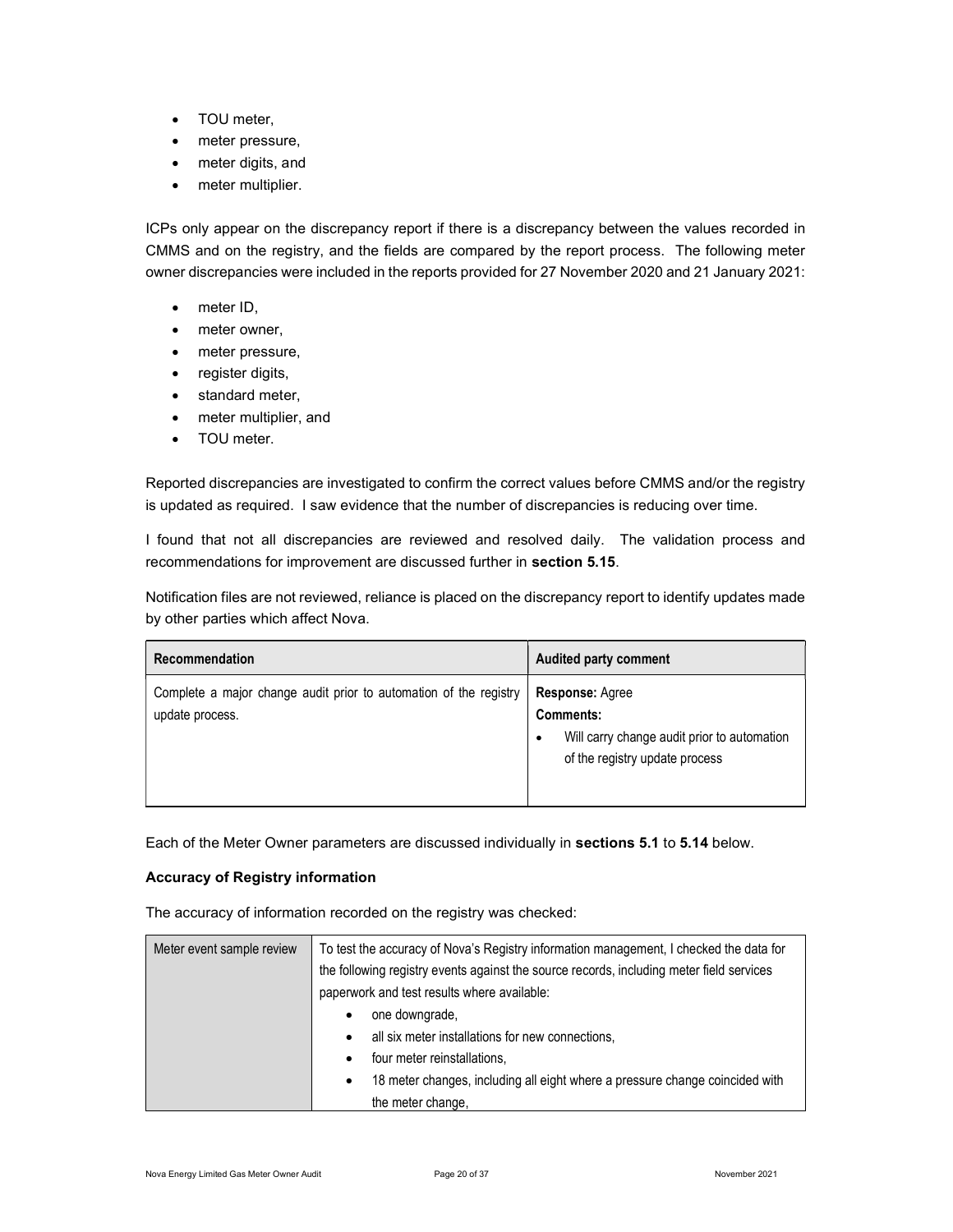|                      | all five meter pressure changes which did not coincide with a meter change,<br>٠                                                         |  |  |
|----------------------|------------------------------------------------------------------------------------------------------------------------------------------|--|--|
|                      | ten meter removals <sup>2</sup> , and<br>٠                                                                                               |  |  |
|                      | ten meters which had been in service for more than 10 years.<br>٠                                                                        |  |  |
|                      |                                                                                                                                          |  |  |
|                      | No meters were removed and then reinstalled at a different ICP, and there were no                                                        |  |  |
|                      | upgrades to TOU.                                                                                                                         |  |  |
|                      |                                                                                                                                          |  |  |
|                      | I was unable to confirm the correct meter attributes for the following meters because                                                    |  |  |
|                      | paperwork was not available. Nova is intending to complete site verifications to confirm                                                 |  |  |
|                      | the correct details:                                                                                                                     |  |  |
|                      | 0000093051QTF7A meter N200012 (registry meter start date 26/02/2009),<br>$\bullet$                                                       |  |  |
|                      | 0000106401QTFFB meter 01C001978 (registry meter start date 26/02/2009),<br>٠                                                             |  |  |
|                      | 0000110771QT484 meter 01B830420 (registry meter start date 26/02/2009),<br>٠                                                             |  |  |
|                      | 0000126111QT99E meter 01B306401 (registry meter start date 26/02/2009),<br>٠                                                             |  |  |
|                      | 0000127061QT467 meter 12556 (registry meter start date 26/02/2009), and<br>$\bullet$                                                     |  |  |
|                      |                                                                                                                                          |  |  |
|                      | 0000128611QTE5C meter 233151 (registry meter start date 26/02/2009).<br>$\bullet$                                                        |  |  |
|                      |                                                                                                                                          |  |  |
|                      | Where paperwork was provided, the information recorded on the registry was complete,                                                     |  |  |
|                      | accurate, and testing was completed as expected.                                                                                         |  |  |
| Registry list review | I checked the registry list information as of 18 September 2020 for reasonableness and                                                   |  |  |
|                      | found:                                                                                                                                   |  |  |
|                      | three meters with meter reading digits recorded as zero and multipliers recorded<br>$\bullet$                                            |  |  |
|                      | as zero; Nova confirmed that the meter for 0002379337QT0FD was removed                                                                   |  |  |
|                      | and updated the registry during the audit, and the meters for ICPs                                                                       |  |  |
|                      | 0001447621QT9F6 and 0002379337QT0FD are believed to be removed, but                                                                      |  |  |
|                      | site visits will be completed to confirm this before the registry and CMMS are                                                           |  |  |
|                      | updated (two of the ICPs has connection statuses indicating that the meters                                                              |  |  |
|                      | were removed and would have been identified through consistency checks                                                                   |  |  |
|                      | between ICP connection status and metering details),                                                                                     |  |  |
|                      | ICP 0000073432NABCC meter 937723 was recorded with eight digits but                                                                      |  |  |
|                      | should have had seven digits; the record was corrected during the audit,                                                                 |  |  |
|                      | no meters had multipliers greater than one, and Nova confirmed that this is as                                                           |  |  |
|                      | expected,                                                                                                                                |  |  |
|                      | one ICP had a connection status indicating the meter was removed, but a meter<br>٠                                                       |  |  |
|                      |                                                                                                                                          |  |  |
|                      | was recorded; this was a timing difference, and the retailer updated the status<br>to active after the registry list report was run, and |  |  |
|                      |                                                                                                                                          |  |  |
|                      | five ICPs had a connection status indicating that the meter was present, but the<br>٠                                                    |  |  |
|                      | meter was recorded to be removed, two were timing differences and the status                                                             |  |  |
|                      | was updated to GPM or GNM status during the audit and Nova confirmed that                                                                |  |  |
|                      | the meters were removed for the other three ICPs, and the connection statuses                                                            |  |  |
|                      | were incorrect.                                                                                                                          |  |  |

 $2$  Four of the meter removals were associated with ICPs which had been created in error for check meters. The correction to move the ICP status to GPM and remove the meter occurred prior to the audit, through Nova's normal validation processes.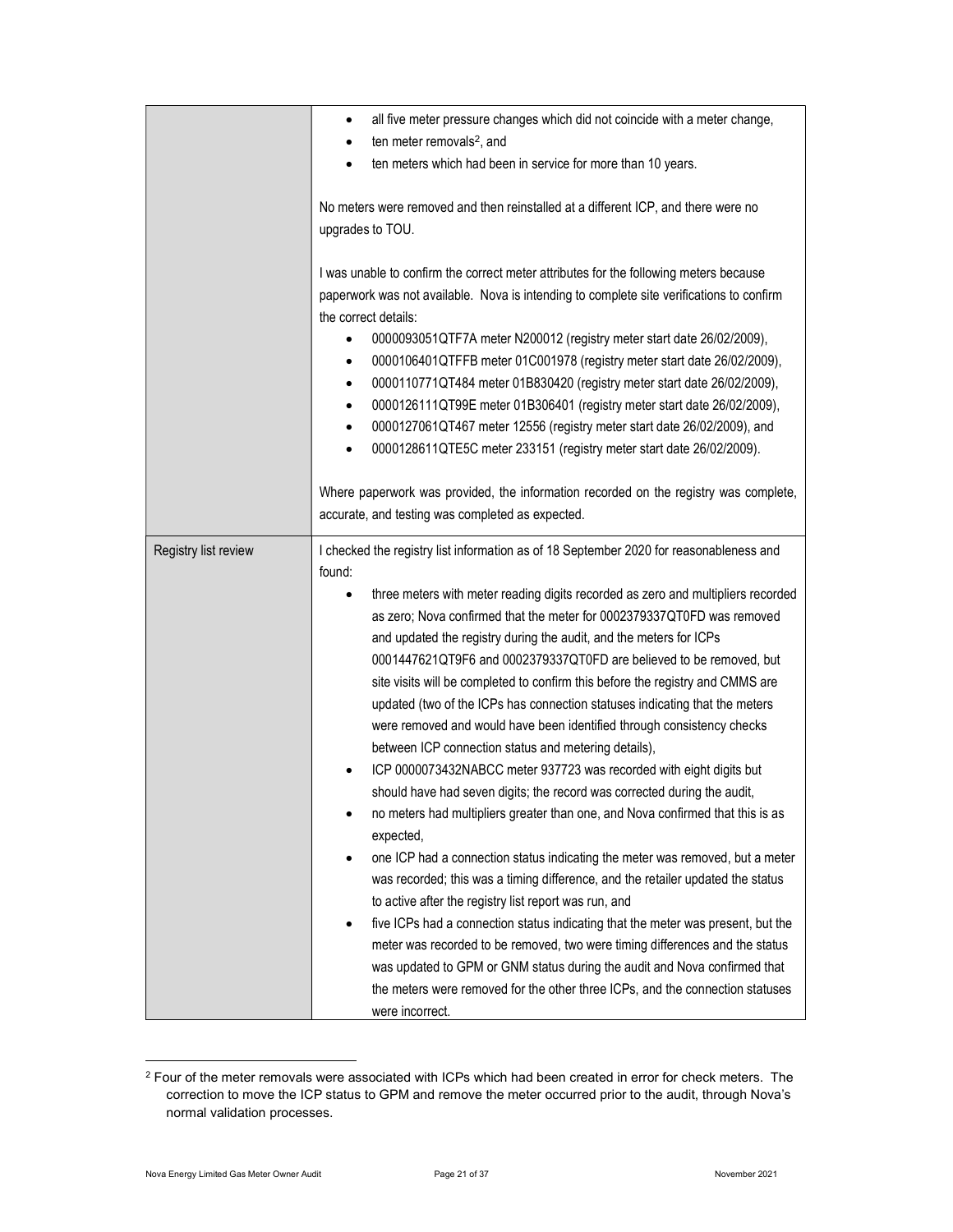| Nova's daily discrepancy<br>report review | I reviewed matches between Nova's CMMS data and the Registry, identified through<br>Nova's fortnightly reconciliation described in section 5.15 including:<br>29 meter serial number differences or ICP-meter serial number differences; 28<br>related to timing for meter installations, removals or exchanges and the registry<br>was correctly updated before CMMS (assets for meters 0000071521NA7E5 and<br>1000513595PG89D were entered into CMMS during the audit) and a site visit is<br>to be completed for ICP 0002341791QT940 to confirm metering details but has<br>been delayed by COVID-19 restrictions,<br>two meter pressure exceptions; for one the meter pressure was correct on the<br>registry but incorrect in CMMS and was updated during the audit, and the other<br>meter had correct details recorded, and<br>Eight multiplier and meter type exceptions; it was found that in all cases the                                                                                                            |
|-------------------------------------------|---------------------------------------------------------------------------------------------------------------------------------------------------------------------------------------------------------------------------------------------------------------------------------------------------------------------------------------------------------------------------------------------------------------------------------------------------------------------------------------------------------------------------------------------------------------------------------------------------------------------------------------------------------------------------------------------------------------------------------------------------------------------------------------------------------------------------------------------------------------------------------------------------------------------------------------------------------------------------------------------------------------------------------|
| Review of previous audit<br>issues        | registry information was accurate, and CMMS was incorrect.<br>I rechecked issues identified in the previous audit.<br>The previous audit found that Nova meters are sometimes installed or removed<br>without their knowledge by contractors who work for Nova and other meter<br>owners. The incidence of this issue has improved during the audit period, by<br>limiting stock provided to contractors and working with other meter owners in the<br>area when issues occur. The previous audit found 13 Nova meters recorded on<br>the registry where Nova did not believe one of their meters was installed, where<br>Nova was still recorded as the meter owner at the time of this audit. For seven<br>ICPs, Nova confirmed that they are the responsible meter owner and updated the<br>registry. For the other six ICPs Nova confirmed that the GMS was removed, and<br>Nova intends to update the registry.<br>All 13 meter pressure differences identified in the previous audit were resolved<br>prior to the audit. |

| Recommendation                                                                                                                                                                                                                                                                                                                                                                                                                                                                         | <b>Audited party comment</b>                                                                |
|----------------------------------------------------------------------------------------------------------------------------------------------------------------------------------------------------------------------------------------------------------------------------------------------------------------------------------------------------------------------------------------------------------------------------------------------------------------------------------------|---------------------------------------------------------------------------------------------|
| Check consistency between connection statuses and meter identifiers<br>at least monthly and follow up any exceptions.<br>Any ICP with meter identifier $=$ removed or no meter is expected to<br>have a connection status indicating the meter is removed (GDE or a<br>code ending in "M").<br>Any ICP with meter identifier $\neq$ removed or no meter is expected to<br>have a removed meter connection status indicating the meter is<br>present (not GDE or a code ending in "M"). | <b>Response: Agree</b><br><b>Comments:</b><br>Will be covered by discrepancy reporting<br>٠ |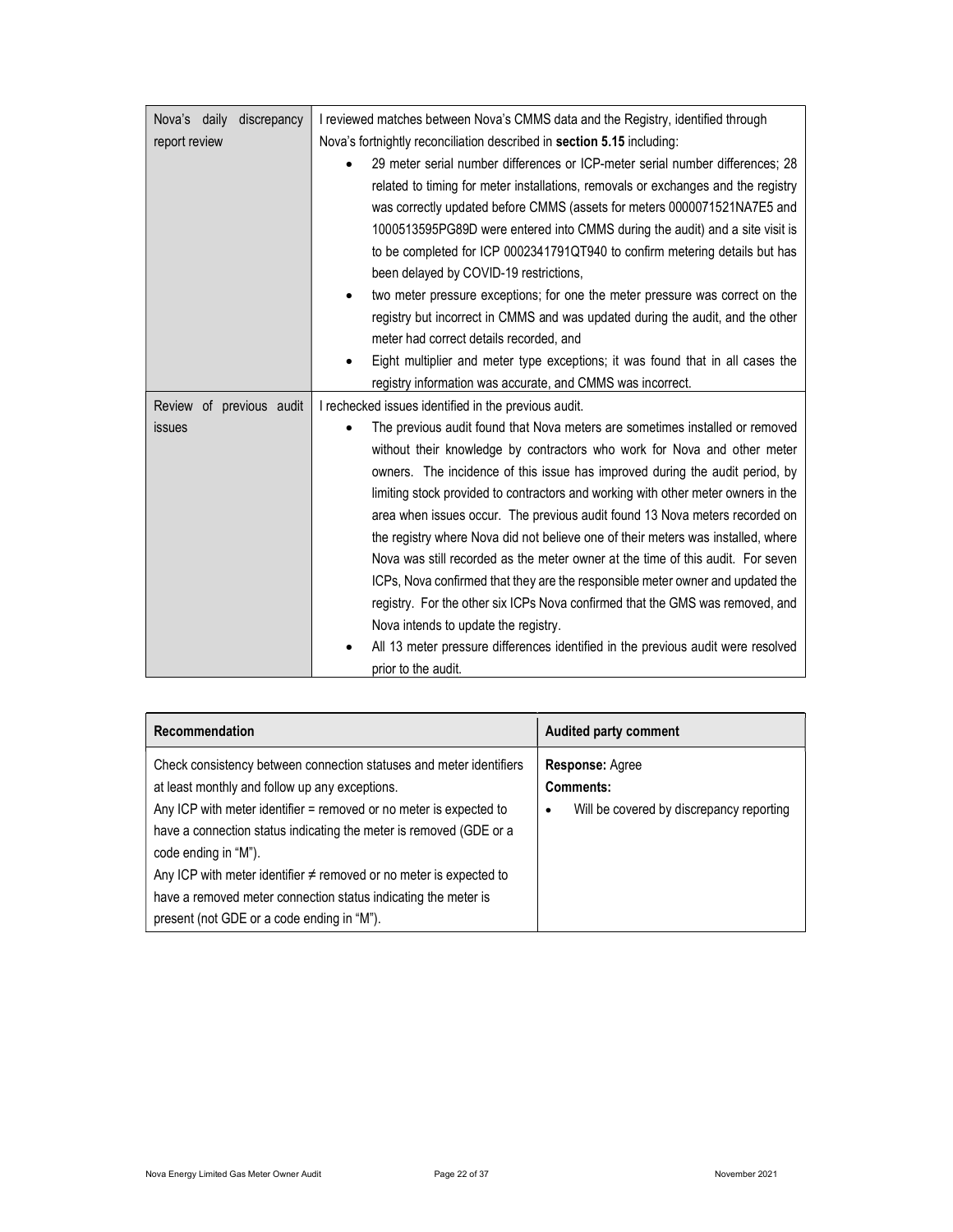| Recommendation                                                         | <b>Audited party comment</b> |
|------------------------------------------------------------------------|------------------------------|
| Complete site visits to determine the correct metering details for the | Response: Agree              |
| following ICPs and update the registry and CMMS accordingly.           | Comments:                    |
| 0000093051QTF7A.                                                       | Underway                     |
| 0000106401QTFFB.                                                       |                              |
| 0000110771QT484,<br>٠                                                  |                              |
| 0000126111QT99E,                                                       |                              |
| 0000127061QT467,<br>٠                                                  |                              |
| 0000128611QTE5C,                                                       |                              |
| 0001447621QT9F6 (believed to be removed),<br>٠                         |                              |
| 0002379337QT0FD (believed to be removed), and                          |                              |
| 0002341791QT940.                                                       |                              |
|                                                                        |                              |

| <b>Non-Conformance</b>     | <b>Description</b>                             | Audited party comment |
|----------------------------|------------------------------------------------|-----------------------|
| <b>Regarding: GSAR</b>     | The following data discrepancies had not been  | Response: Agree       |
| 58.1                       | identified or corrected prior to the audit:    | Comments:             |
|                            |                                                | Underway              |
| <b>Control Rating: Not</b> | The previous audit found that ICPs             |                       |
| adequate                   | 0001433810QT879, 0002378286QT6AE,              |                       |
|                            | 0002378299QT3DD, 0002378313QTD02,              |                       |
| Controls are               | 0002380261QT942 and 0002380803QTC3D            |                       |
| expected to improve        | had meters recorded in the registry but        |                       |
| to effective once all      | according to Nova's CMMS records the meters    |                       |
| fields are included in     | are removed. Nova intends to update these      |                       |
| the validation             | exceptions.                                    |                       |
| process.                   |                                                |                       |
|                            | ICPs 0000920651QTA88 and                       |                       |
|                            | 0002379337QT0FD had their meters removed,      |                       |
|                            | but the registry had not been updated; the     |                       |
|                            | mismatch was identified and corrected during   |                       |
|                            | the audit.                                     |                       |
|                            |                                                |                       |
|                            | ICP 0000073432NABCC meter 937723 was           |                       |
|                            | recorded with eight digits but should have had |                       |
|                            | seven digits; the mismatch was identified and  |                       |
|                            | corrected during the audit.                    |                       |

The data inaccuracies identified are recorded as non-conformance below.

Retailers must comply with rule 58.1 of the Gas (Switching Arrangements) Rules 2008, which requires them to ensure that any information on the registry is accurate. Two retailers had statuses indicating a meter was present recorded on the registry when Nova had confirmed the metering was removed. The affected ICPs are: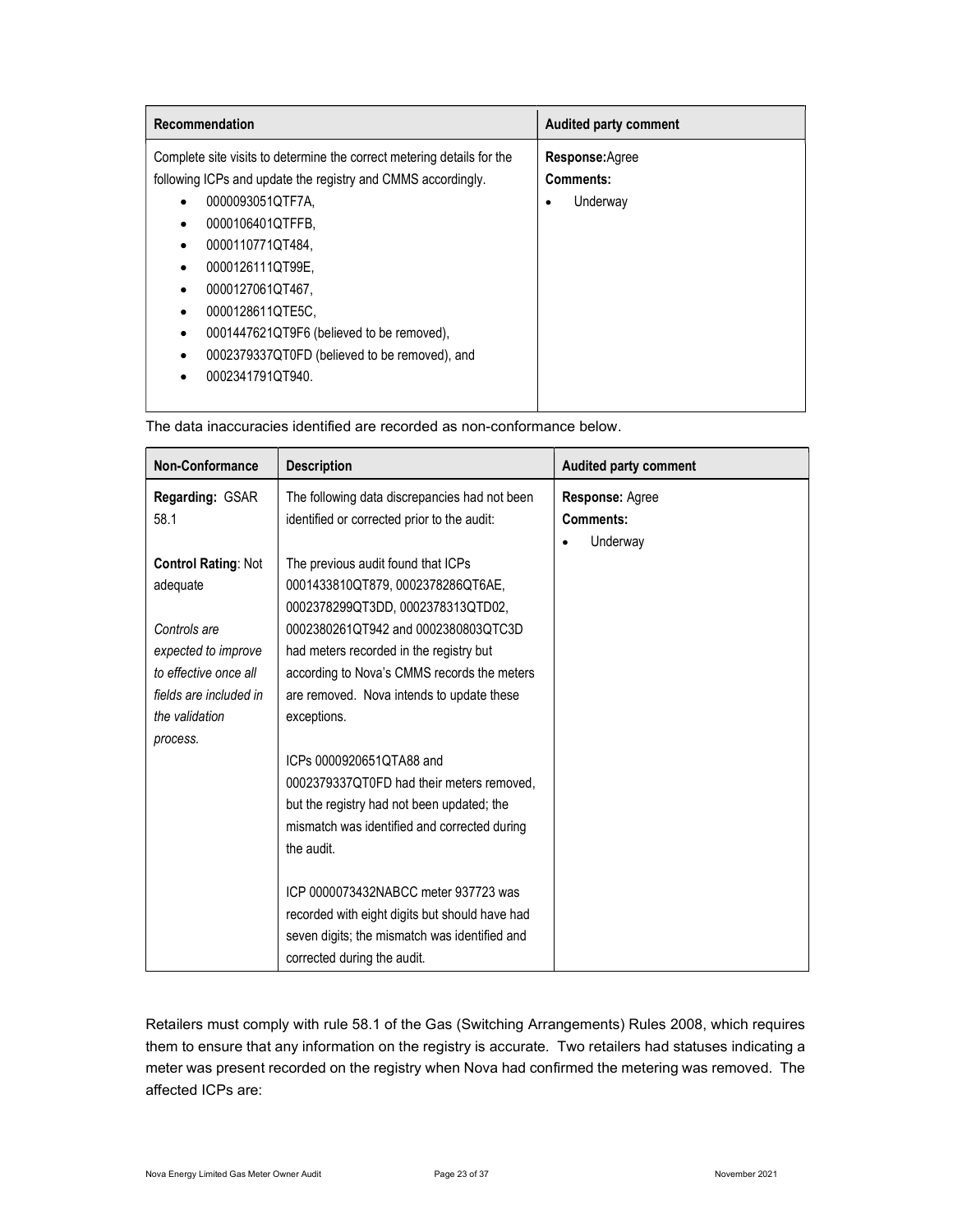| <b>ICP</b>      | Status | Retailer    |
|-----------------|--------|-------------|
| 0001423677QT4A9 | GPC    | <b>GNVG</b> |
| 0001443757QT2A0 | GPC    | <b>GNVG</b> |
| 0002379318QT276 | GPC    | MFFN        |

#### Timeliness of Registry information

The timeliness and accuracy of metering updates for new connections is discussed in section 4. I evaluated the timeliness and accuracy of event updates between 19 September 2018 and 18 September 2020 not relating to new connections or status in this section. The rules do not specify a clear timeframe for update of metering information not related to new connections.

There were 143 meter events not relating to new ICPs. 115 updates were made within five business days of the event date, 124 within ten business days, 128 within 30 business days, all within 164 business days. I reviewed a sample of all 15 updates made more than 30 business days after the event to determine the reasons for the backdated updates:

- 11 were backdated corrections associated with ICPs which had been created in error for check meters; the correction to move the ICP status to GPM and remove the meter occurred prior to the audit, through Nova's normal validation processes,
- two were backdated meter removals following supply being moved from Nova's network to the local open access network, and
- two were backdated meter exchanges, delayed by late confirmation of the meter exchange details.

It is preferable to have a late update and correct information recorded on the Registry, to having no late updates with incorrect information recorded on the Registry.

Overall, my review of the update of registry information for existing connections has identified several instances where updates to existing connection information have taken a considerable amount of time. However, because the rules do not specify a timeframe for the update of this information, I have not alleged any breaches.

### 5.1 Meter Identifier

Meter identifier is held in CMMS. Meter identifier is recorded on the daily discrepancy report discussed in section 5.15, and exceptions are reported.

#### Meter identifier accuracy

I reviewed matches between Nova's CMMS data and the Registry for 27 November 2020 and found 29 meter serial number differences or ICP-meter serial number differences. 28 related to timing for meter installations, removals or exchanges and the registry was correctly updated before CMMS. Assets for meters 0000071521NA7E5 and 1000513595PG89D were entered into CMMS during the audit. A site visit is to be completed for ICP 0002341791QT940 to confirm metering details but has been delayed by COVID-19 restrictions. This is recorded as non-conformance in section 5.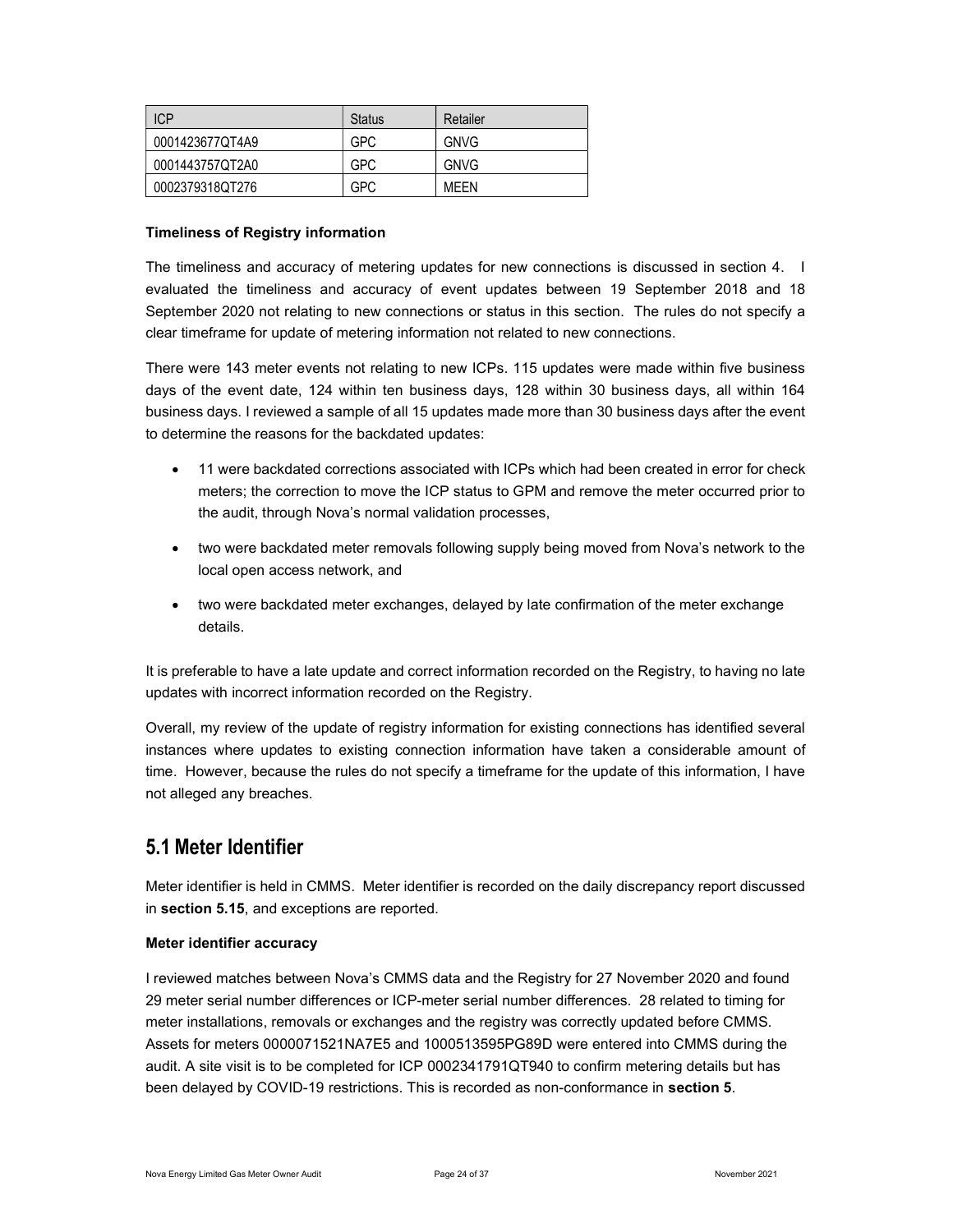Review of the event detail report found one example of a meter number correction for a new connection, which was updated to match the paperwork.

Review of the registry list as of 18 September 2020 found:

- five ICPs had a connection status indicating that the meter was present, but the meter was recorded to be removed; two were timing differences and the status was updated to GPM or GNM status during the audit and Nova confirmed that the meters were removed for the other three ICPs, and the connection statuses were incorrect, and
- one ICP had a connection status indicating the meter was removed, but a meter was recorded; this was a timing difference, and the retailer updated the status to active after the registry list report was run.

No multiplier identifier discrepancies were identified through review of metering paperwork.

### 5.2 Meter Location Code

CMMS contains a free text field for meter location against the meter asset, and meter locations are recorded on installation paperwork. Meter locations are not included in the daily discrepancy report discussed in section 5.15.

#### Accuracy of meter location codes

Review of the registry list as of 13 August 2020 found 67 ICPs with a metered status had meter locations recorded on the registry, and 2,122 ICPs had a meter location of "0" recorded. I checked all three meters which were installed in the last three years which did not have location information recorded and found the locations were available. The registry and CMMS were updated with the correct location codes during the audit.

Meter locations have not consistently been recorded in CMMS and/or the registry because:

- meters acquired from Auckland Gas Company did not have location information available,
- meters installed before Nova began using the gas registry did not have locations recorded when the data was initially migrated to the registry, and the locations have not been updated since, and
- recently installed meters do not consistently have location information entered into CMMS and/or the registry.

The registry meter location codes were provided to Nova during the audit, and Nova plans to populate the appropriate code in CMMS and the registry for all updates from now on. Nova intends to restrict the CMMS meter location field content to the valid registry codes.

| Non-Conformance                                               | <b>Description</b>                                                                                                                                                                                      | <b>Audited party comment</b>                                                                          |
|---------------------------------------------------------------|---------------------------------------------------------------------------------------------------------------------------------------------------------------------------------------------------------|-------------------------------------------------------------------------------------------------------|
| Regarding: GSAR<br>58.1<br><b>Control Rating:</b><br>Adequate | 2,122 ICPs with a metered status have no meter<br>location recorded on the registry. Three of the<br>affected ICPs had metering installed in the past<br>three years and were updated during the audit. | Response: Agree<br>Comments:<br>Historical data from previous owner not<br>$\bullet$<br>critical data |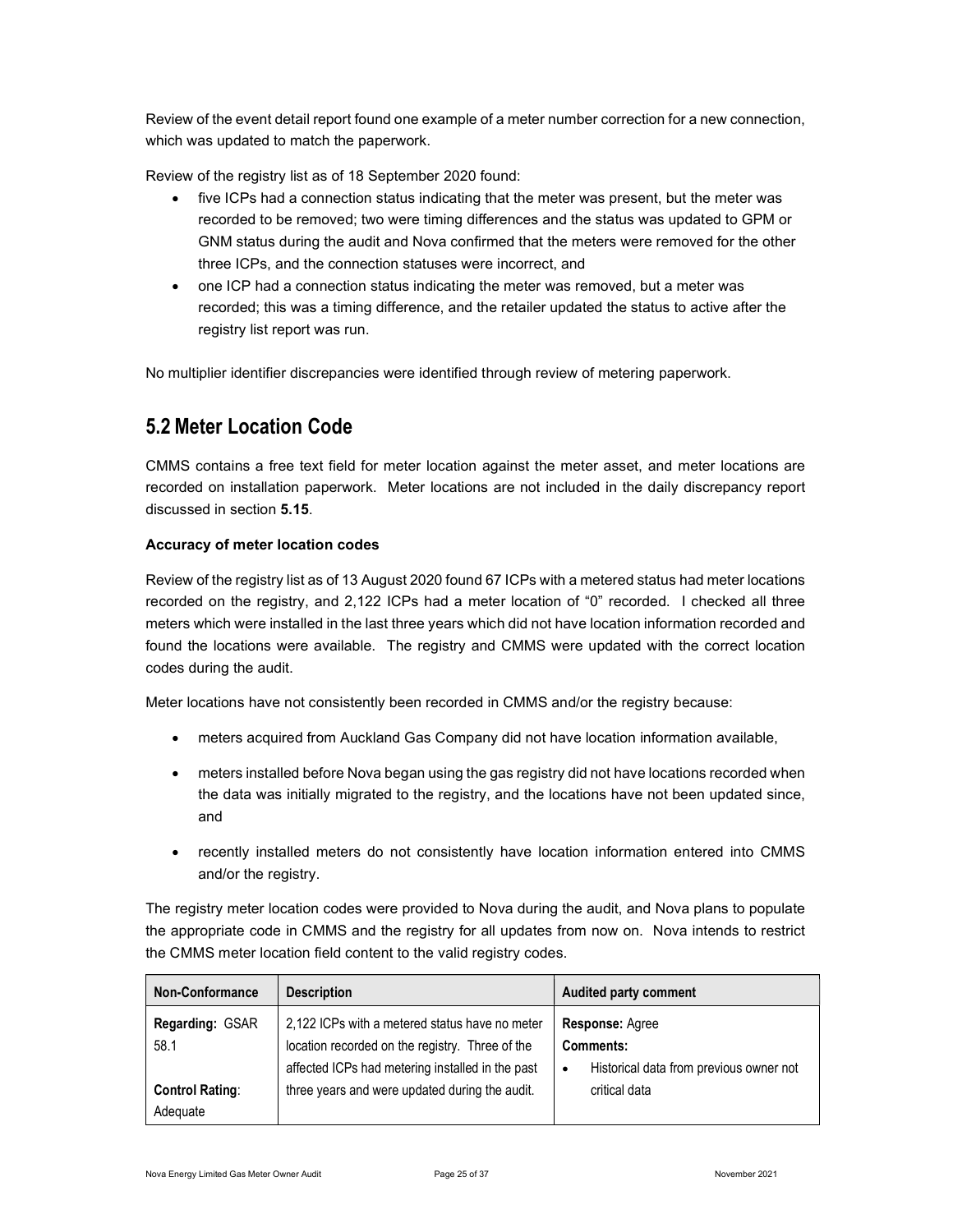### 5.3 Meter Pressure

Meter pressure is held in CMMS. Meter pressure is recorded on the daily discrepancy report discussed in section 5.15, and exceptions are reported.

#### Accuracy of meter pressures

I reviewed matches between Nova's CMMS data and the Registry for 27 November 2020 and found two meter pressure exceptions. For one the meter pressure was correct on the registry but incorrect in CMMS and was updated during the audit. For the other meter the pressure was confirmed to be correct.

No meter pressure discrepancies were identified through review of metering paperwork.

### 5.4 Register Multiplier

Register multiplier is held in CMMS. Register multiplier is recorded on the daily discrepancy report discussed in section 5.15, and exceptions are reported.

#### Accuracy of meter multipliers

I reviewed matches between Nova's CMMS data and the Registry for 27 November 2020 and found three multiplier exceptions. In all cases the registry was correct, and CMMS had a multiplier of zero incorrectly recorded.

Multipliers were checked on the registry list as of 18 September 2020. Three meters had multipliers recorded as zero. Nova confirmed that the meter for 0002379337QT0FD was removed and updated the registry during the audit. The meters for ICPs 0001447621QT9F6 and 0002379337QT0FD are believed to be removed, and site visits will be completed to confirm this before the registry and CMMS are updated. Two of the ICPs has connection statuses indicating that the meters were removed and would have been identified through consistency checks between ICP connection status and metering details. A recommendation is made to complete this consistency check in section 5.

No multiplier discrepancies were identified through review of metering paperwork.

### 5.5 Meter Pressure Operating at Network Pressure Flag

Meter pressure operating at network pressure is not recorded in CMMS recorded on the daily discrepancy report discussed in section 5.15. Nova intends to add this field to CMMS, and I viewed it in the test system.

The meter pressure operating at network pressure value can be derived from the network pressure, meter pressure and meter type, which are recorded in CMMS.

#### Accuracy of meter pressure operating at network pressure

Review of the registry list as of 18 September 2020 found no ICPs with the same network and meter pressure. All TOU ICPs have the meter pressure operating at network pressure flag correctly set to yes based on their meter configuration.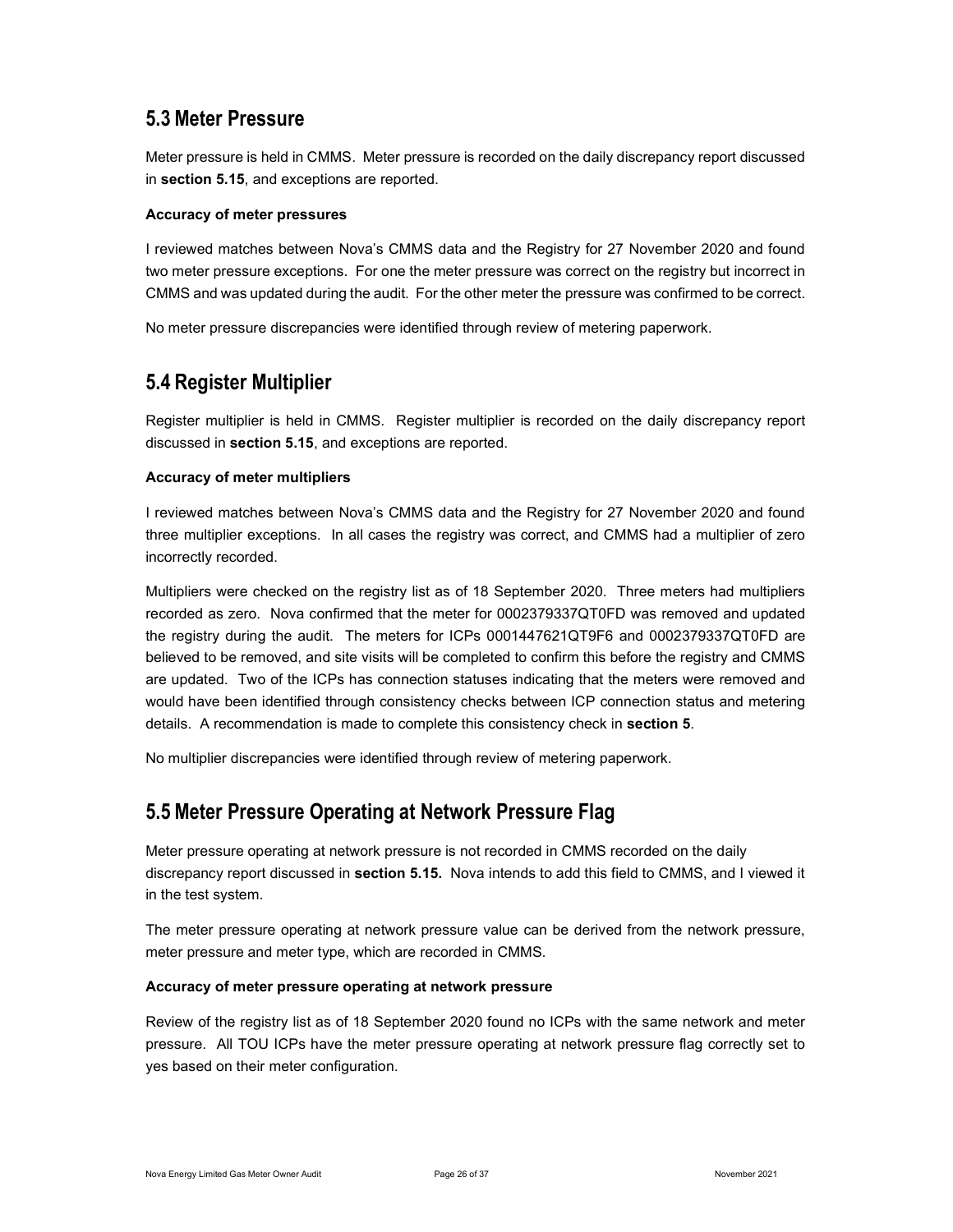### 5.6 Register Reading Digits

Register reading digits is held in CMMS. Register reading digits is recorded on the daily discrepancy report discussed in section 5.15, and exceptions are reported.

#### Accuracy of register reading digits

I checked the registry list information as of 18 September 2020 for reasonableness.

- Three meters with their meter reading digits and multiplier recorded as zero. Nova confirmed that the meter for 0002379337QT0FD was removed and updated the registry during the audit. The meters for ICPs 0001447621QT9F6 and 0002379337QT0FD are believed to be removed, and site visits will be completed to confirm this before the registry and CMMS are updated. Two of the ICPs has connection statuses indicating that the meters were removed and would have been identified through consistency checks between ICP connection status and metering details. A recommendation is made to complete this consistency check in section 5.
- ICP 0000073432NABCC meter 937723 was recorded with eight digits but should have had seven digits. The record was corrected during the audit.

No register digit exceptions were identified in the daily discrepancy reports provided for November 2020 and January 2021.

Digit discrepancies identified in the previous audit were rechecked and confirmed to be corrected in CMMS and on the registry.

| Non-Conformance                    | <b>Description</b>                                                                                                                      | <b>Audited party comment</b>                          |
|------------------------------------|-----------------------------------------------------------------------------------------------------------------------------------------|-------------------------------------------------------|
| Regarding: GSAR<br>58.1            | ICP 0000073432NABCC meter 937723 was<br>recorded with eight digits but should have had<br>seven digits. The record was corrected during | <b>Response: Agree</b><br>Comments:<br>Completed<br>٠ |
| <b>Control Rating:</b><br>Adequate | the audit.                                                                                                                              |                                                       |

No further register digit discrepancies were identified through review of metering paperwork.

### 5.7 Standard Meter

All Nova meters are standard meters, and CMMS contains a field which records this. Standard meter is recorded on the daily discrepancy report discussed in section 5.15, and exceptions are reported.

#### Standard meter accuracy

The only standard meter exceptions identified in the daily discrepancy reports provided for November 2020 and January 2021 related to ICPs which correctly had the standard meter flag set to Y on the registry, but not in CMMS.

Review of the registry list as of 18 September 2020 found all metered ICPs had standard meter set to yes.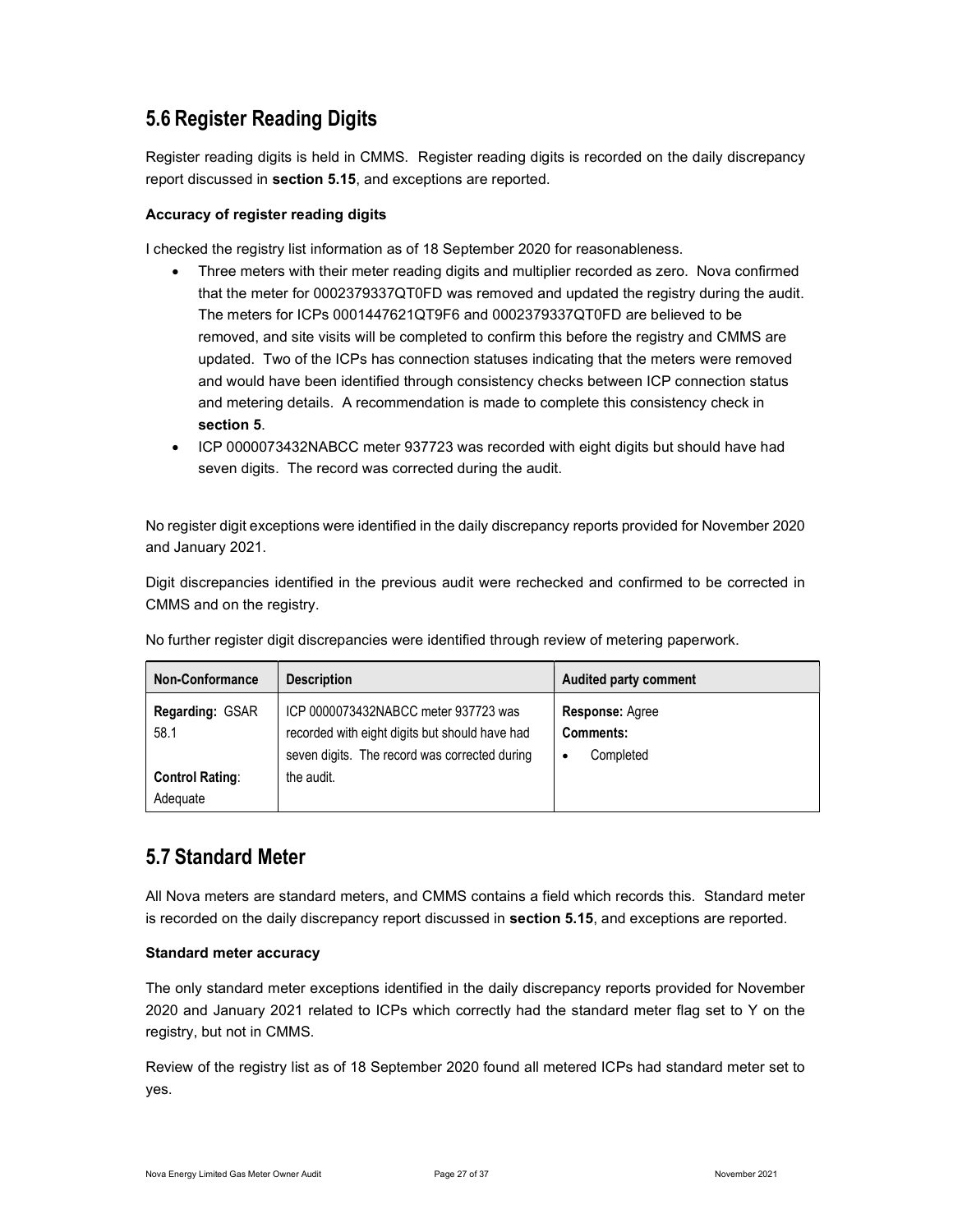### 5.8 Prepay meter

Nova does not supply any ICPs with prepay meters. A prepay meter field is not recorded in CMMS or included in the daily discrepancy report discussed in section 5.15. Nova intends to add this field to CMMS, and I viewed it in the test system.

#### Prepay meter accuracy

Review of the registry list as of 18 September 2020 found all metered ICPs had prepay meter set to no.

### 5.9 Advanced Meter & Advanced Meter Owner

Nova supplies four ICPs with advanced meters as part of a metering trial, and they are expected to be removed in the near future now that the trial is complete. The advanced meter owner and advanced meter fields are not recorded in CMMS or included in the daily discrepancy report discussed in section 5.15. Nova intends to add these fields to CMMS, and I viewed them in the test system.

#### Advanced meter and advanced meter owner accuracy

Review of the registry list as of 18 September 2020 found four metered ICPs had advanced meter details correctly populated.

### 5.10 TOU Meter

CMMS contains a billing type field which records information on the type of meter installed, including whether it is TOU and its register content. TOU meter is recorded on the daily discrepancy report discussed in section 5.15, and exceptions are reported.

#### TOU meter accuracy

The only exceptions identified in the daily discrepancy reports provided for November 2020 and January 2021 related to ICPs missing the TOU flag in CMMS.

Review of the registry list as of 18 September 2020 found all 40 TOU metered ICPs had the TOU meter flag set to yes. There were no discrepancies between the allocation group field populated by the retailer and TOU meter flag, apart from 0001406092QTBB7 which had TOU flag and AG4, and I confirmed TOU metering is installed.

### 5.11 Logger Owner

Nova confirmed that all their TOU meters have a data logger and corrector combined in a single device and are expected to be recorded with Nova as the logger owner. Logger owner is not recorded in CMMS or included in the daily discrepancy report discussed in section 5.15. Nova intends to add this field to CMMS, and I viewed it in the test system.

#### Logger owner accuracy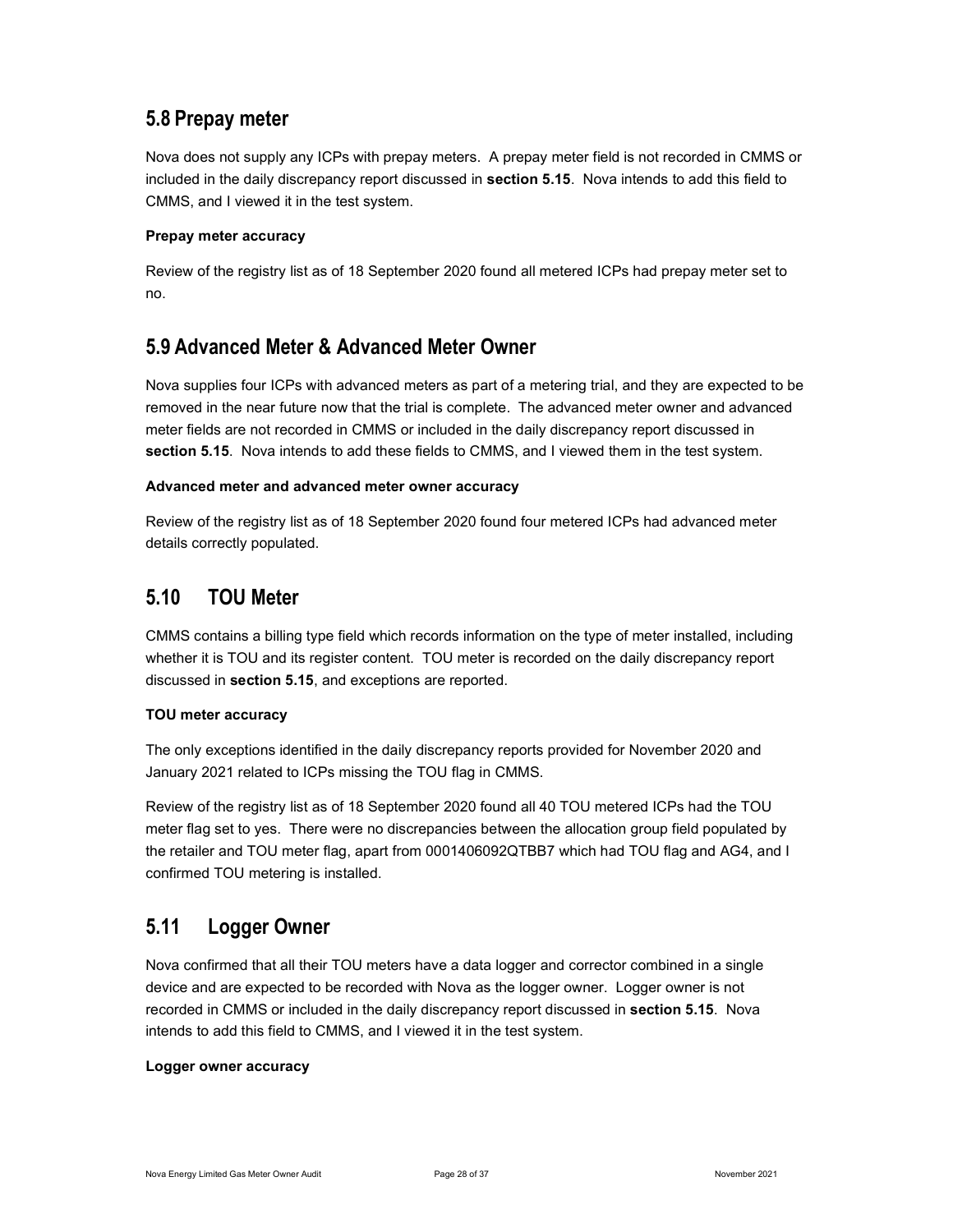Review of the registry list as of 18 September 2020 found nine of the 40 TOU metered ICPs had the logger owner code set to NOVA. The remaining 31 ICPs were updated during the audit. All non-TOU ICPs had the corrector owner set to NONE.

Nova has updated their processes to ensure that corrector owners are correctly recorded in the future.

| Non-Conformance                                               | <b>Description</b>                                                                     | <b>Audited party comment</b>                                 |
|---------------------------------------------------------------|----------------------------------------------------------------------------------------|--------------------------------------------------------------|
| Regarding: GSAR<br>58.1<br><b>Control Rating:</b><br>Adequate | 31 ICPs had an incorrectly recorded logger<br>owner and were updated during the audit. | <b>Response: Agree</b><br><b>Comments:</b><br>Completed<br>٠ |

### 5.12 Corrector Owner

Nova confirmed that all their TOU meters have a data logger and corrector combined in a single device and are expected to be recorded with Nova as the corrector owner. Corrector owner is not recorded in CMMS or included in the daily discrepancy report discussed in section 5.15. Nova intends to add this field to CMMS, and I viewed it in the test system.

#### Corrector owner accuracy

Review of the registry list as of 18 September 2020 found all 40 TOU metered ICPs had the logger owner code set to NOVA. All non-TOU ICPs had the corrector owner set to NONE. Compliance is confirmed.

### 5.13 Telemetry Owner

18 of Nova's TOU ICPs have telemetry, and this can be determined from the billing type field which indicates that a corrector is installed and the register content. The telemetry owner field is not separately recorded in CMMS or included in the daily discrepancy report discussed in section 5.15. Nova intends to add this field to CMMS, and I viewed it in the test system.

#### Telemetry owner accuracy

Review of the registry list as of 18 September 2020 found the following exceptions, which were corrected during the audit:

- three advanced meters without telemetry had the telemetry owner incorrectly set to NOVA, and
- 12 TOU meters with telemetry had the telemetry owner incorrectly set to NONE.

Nova has updated their processes to ensure that corrector owners are correctly recorded in the future.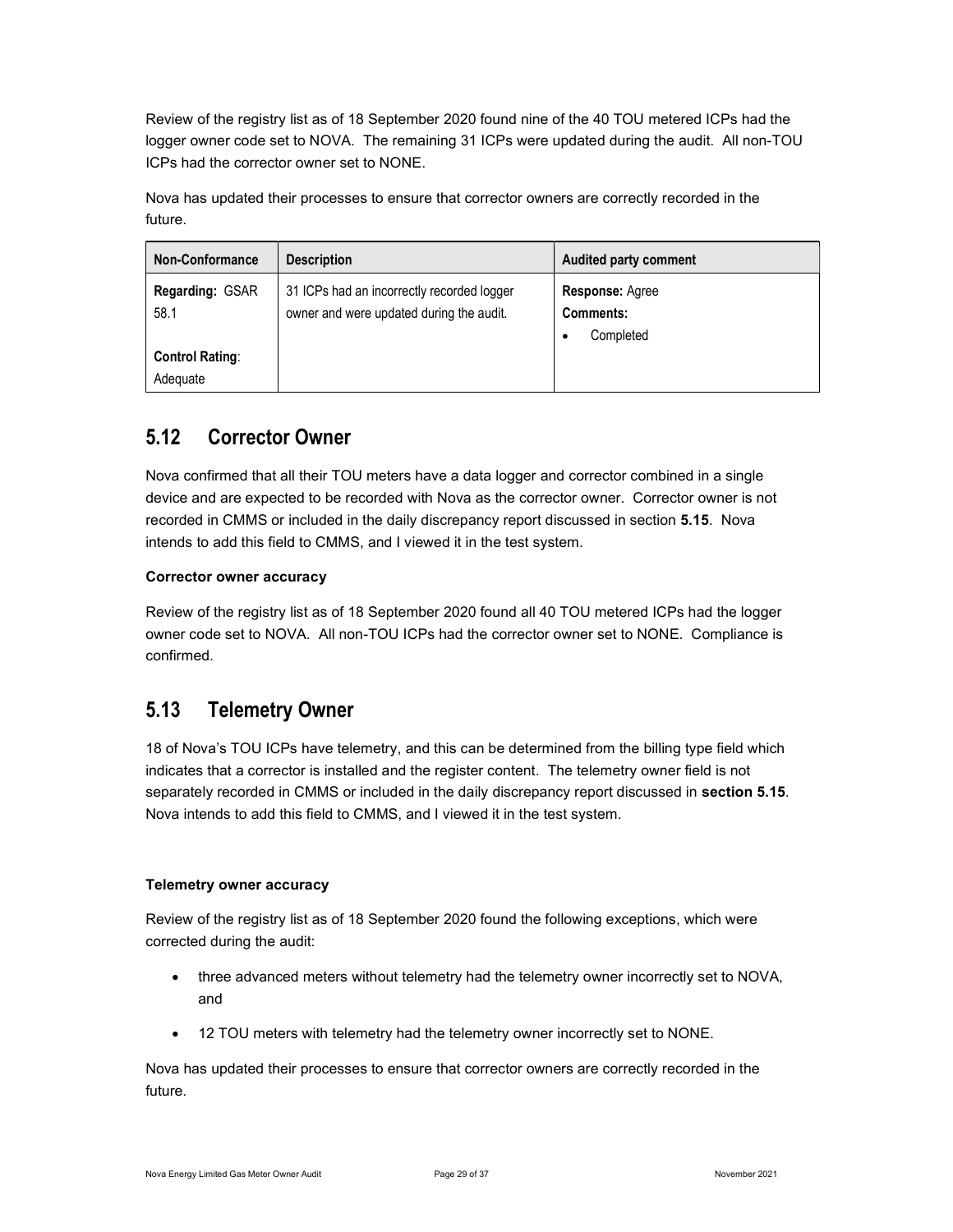| <b>Non-Conformance</b>                                        | <b>Description</b>                                                                        | <b>Audited party comment</b>                                 |
|---------------------------------------------------------------|-------------------------------------------------------------------------------------------|--------------------------------------------------------------|
| Regarding: GSAR<br>58.1<br><b>Control Rating:</b><br>Adequate | 15 ICPs had an incorrectly recorded telemetry<br>owner and were updated during the audit. | <b>Response: Agree</b><br><b>Comments:</b><br>Completed<br>٠ |

### 5.14 Metering Price Category

Metering price category is set based upon the meter type installed. Price category discrepancies are not checked as part of the discrepancy reporting process discussed in section 5.15.

#### Metering price category accuracy

I compared the network and meter pricing categories on the registry list as of 18 September 2020 and no incorrect meter price categories were identified. No meter price category discrepancies were identified through review of metering paperwork.

### 5.15 Registry validation and correction (GSAR r61.1, 61.2 and 62)

If the Meter Owner becomes aware that Registry information is incorrect or requires updating, the responsible Meter Owner must update or correct the Registry as soon as practicable.

The Meter Owner Registry report should be reviewed, and any corrections required should be entered on the Registry by 4pm on the 15<sup>th</sup> business day of the month.

Nova carries out a daily validation to identify and resolve discrepancies identified. As discussed in section 5, a registry list is imported into CMMS daily, and a daily discrepancy report for network and metering data is produced. ICPs only appear on the discrepancy report if there is a discrepancy between the values recorded in CMMS and on the registry, and the fields are compared by the report process.

The following meter owner discrepancies were included in the reports provided for 27 November 2020 and 21 January 2021:

- meter ID,
- meter owner,
- meter pressure,
- register digits,
- standard meter,
- meter multiplier, and
- TOU meter.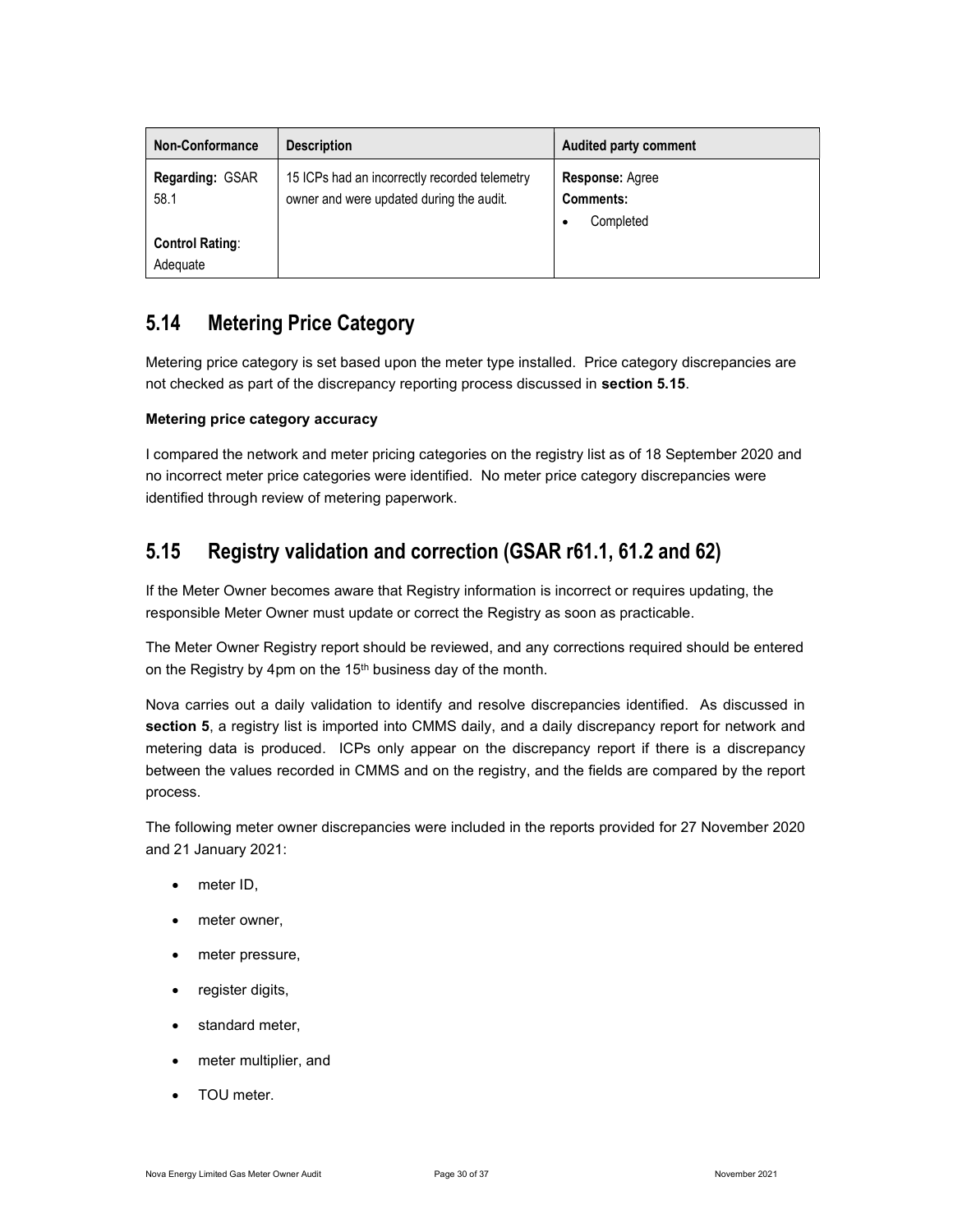Reported discrepancies are investigated to confirm the correct values before CMMS and/or the registry is updated as required. I saw evidence that the number of discrepancies is reducing over time.

I found that not all discrepancies are reviewed and resolved daily, particularly meter identifier differences caused by meter installations, exchanges and removals sometimes being processed in the registry before CMMS. These appeared on the discrepancy report as ICP, meter, multiplier, and digit discrepancies. The monthly meter owner registry report is not separately reviewed.

Some meter owner-maintained fields on the registry are excluded from CMMS. I viewed changes in the CMMS test system which will add the fields recorded on the registry which are not currently recorded in CMMS. Once the new fields are live, and data in all CMMS fields recorded on the registry has been populated and cleansed, Nova intends to create an extract to produce gas registry updates which will manually be transferred to the registry. These changes are expected to be material, and Nova is expected to undergo a major change audit before the changes are implemented. The following fields are recorded on the registry but not in CMMS:

| Registry field                               | Comment                                                      |
|----------------------------------------------|--------------------------------------------------------------|
| Advanced meter and advanced meter owner      | Derived from information held in the billing type field      |
| Corrector owner                              | Derived from information held in the billing type field      |
| Logger owner                                 | Derived from information held in the billing type field      |
| Meter pressure operating at network pressure | Derived from meter pressure, network pressure and meter type |
|                                              | information which is recorded in CMMS                        |
| Metering details                             | Optional notes field on the registry                         |
| Prepay meter                                 | "No" for all Nova meters                                     |
| Telemetry owner                              | Derived from information held in the billing type field      |

A registry list is imported into CMMS daily. A daily discrepancy report is produced which shows differences in CMMS and registry data for the following fields:

- meter ID.
- retailer,
- meter owner,
- standard meter,
- TOU meter.
- meter pressure,
- meter digits, and
- meter multiplier.

ICPs only appear on the discrepancy report if there is a discrepancy between the values recorded in CMMS and on the registry, and the fields are compared by the report process. The following meter owner discrepancies were included in the reports provided for 27 November 2020 and 21 January 2021:

- meter ID,
- meter owner.
- meter pressure,
- register digits,
- standard meter,
- meter multiplier, and
- TOU meter.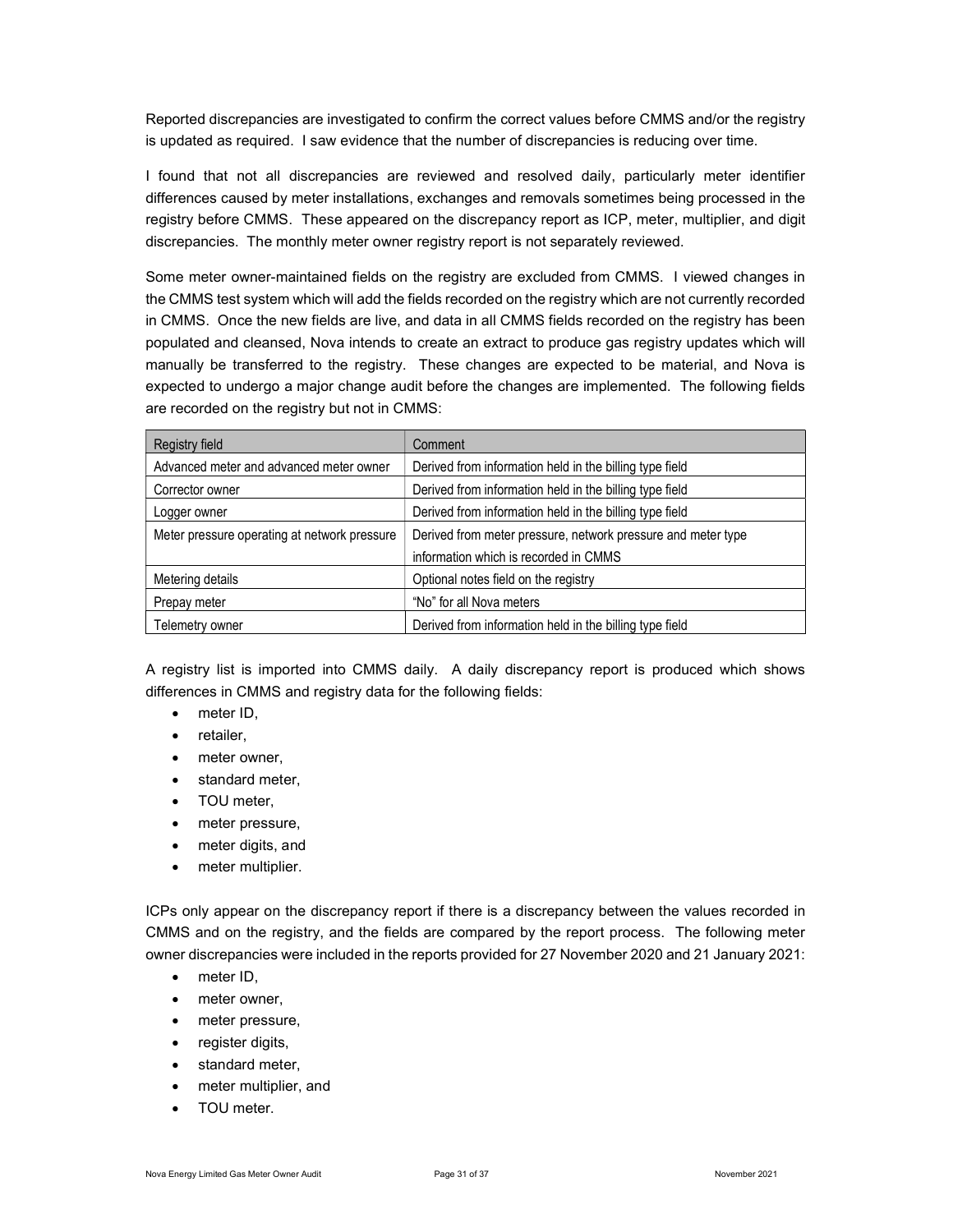Reported discrepancies are investigated to confirm the correct values before CMMS and/or the registry is updated as required. I saw evidence that the number of discrepancies is reducing over time.

I found that not all discrepancies are reviewed and resolved daily. The validation process and recommendations for improvement are discussed further in section 5.15.

I recommend that Nova proceeds with their changes to add the missing registry fields to CMMS and cleanse the data to ensure that it is consistent with the registry requirements. I also recommend that:

| Recommendation                                                                                                                                                                                                                                                                                | <b>Audited party comment</b>                                        |
|-----------------------------------------------------------------------------------------------------------------------------------------------------------------------------------------------------------------------------------------------------------------------------------------------|---------------------------------------------------------------------|
| The daily discrepancy report should be expanded to include<br>discrepancies between CMMS and the registry for all meter owner-<br>maintained fields, once these fields are live in CMMS.                                                                                                      | <b>Response: Agree</b><br><b>Comments:</b><br>Underway<br>$\bullet$ |
| Until the daily discrepancy report is expanded to include all fields and<br>daily discrepancies are consistently resolved, the monthly meter<br>owner registry report should be compared to CMMS and any<br>discrepancies should be resolved by 4pm on the 15th business day of<br>the month. | <b>Response: Agree</b><br>Comments:<br>Underway<br>$\bullet$        |
| Once the registry update process is partially automated (i.e., updates<br>are no longer individually processed through the web interface),<br>review acknowledgement files to confirm that the updates have been<br>processed successfully.                                                   | <b>Response: Agree</b><br><b>Comments:</b><br>ok<br>$\bullet$       |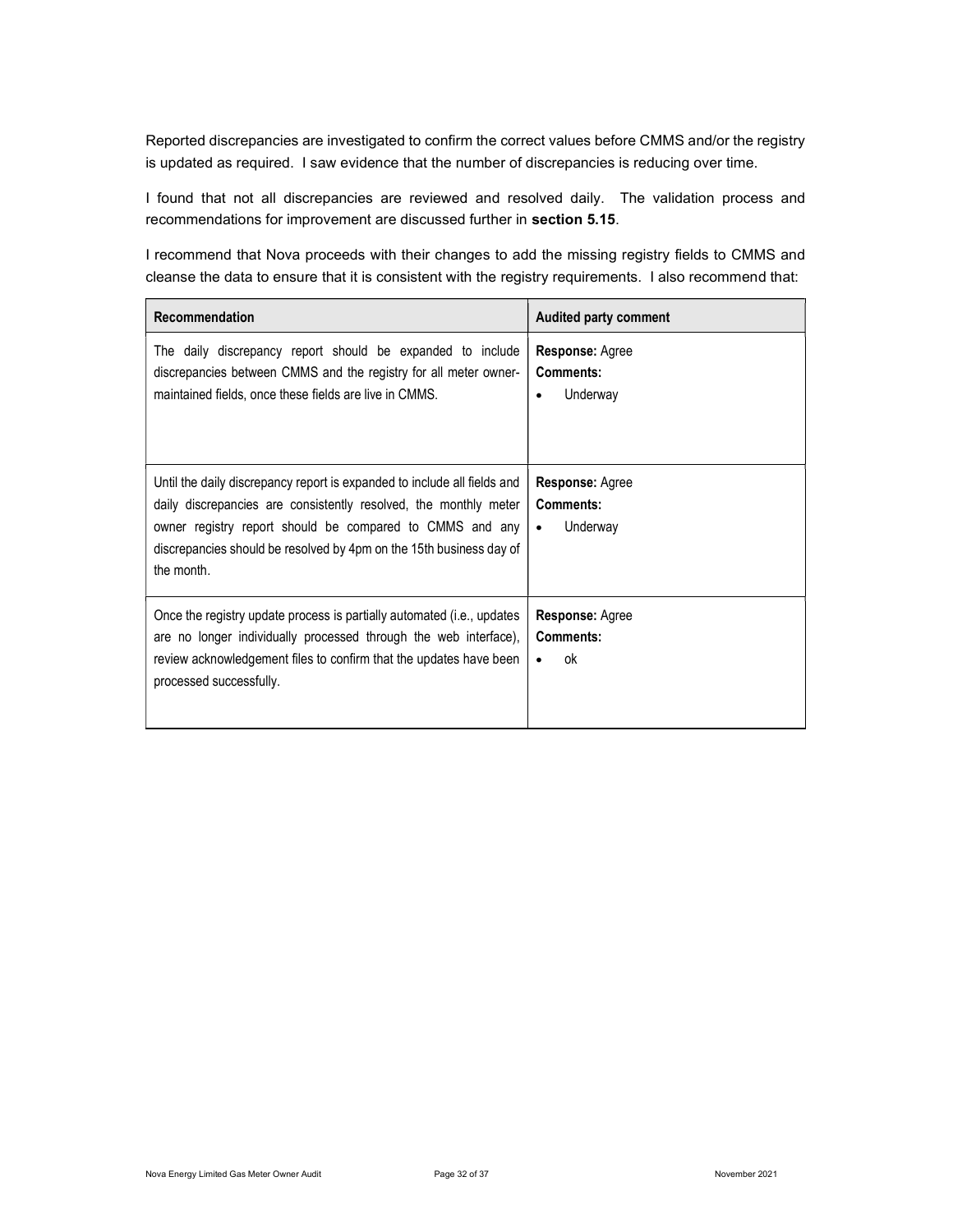| <b>Non-Conformance</b>          | <b>Description</b>                                                                                                                                                                                                                                                                                                 | Audited party comment               |
|---------------------------------|--------------------------------------------------------------------------------------------------------------------------------------------------------------------------------------------------------------------------------------------------------------------------------------------------------------------|-------------------------------------|
| Regarding: GSAR Rule 61.1       | Meter removals were not processed<br>on the registry as soon as                                                                                                                                                                                                                                                    | Response: Agree<br><b>Comments:</b> |
| <b>Control Rating: Adequate</b> | practicable for:<br>ICPs 0001433810QT879,<br>0002378286QT6AE,<br>0002378299QT3DD,<br>0002378313QTD02,<br>0002380261QT942 and<br>0002380803QTC3D which had<br>meters recorded in the registry<br>but according to Nova's CMMS<br>records the meters are removed.<br>Nova intends to update these<br>exceptions, and | Underway or completed               |
|                                 | ICPs 0000920651QTA88 and<br>0002379337QT0FD had their<br>meters removed, but the registry<br>had not been updated; the<br>mismatch was identified and<br>corrected during the audit.                                                                                                                               |                                     |

### 6. Metering Price Codes (GSAR r49)

Each Meter Owner must determine, publish, and maintain a schedule of its meter price categories and the respective meter price category codes and, except where the Meter Owner requires disclosure on application in accordance with rule 50, the charges associated with each of those codes.

Nova's meter price codes were last updated on the registry effective from 19 May 2014. Nova is intending to review its meter price categories, and as part of this process will advise affected retailers and update the registry.

I compared the meter price codes on the registry to Nova's current pricing list.

- Two meter price codes have been renamed by Nova internally, NVR100 on the registry is named NV100 and NVR250 on the registry is named NV200. Four active ICPs have NVR100 assigned and one active ICP has NVR250 assigned.
- The NVR100, NVR250, NV48, NVR100C, NVR40, NVR40C and NVR65C meter price codes are no longer actively used.

Nova intends to update the price categories on the registry once their pricing review is complete.

Compliance is confirmed.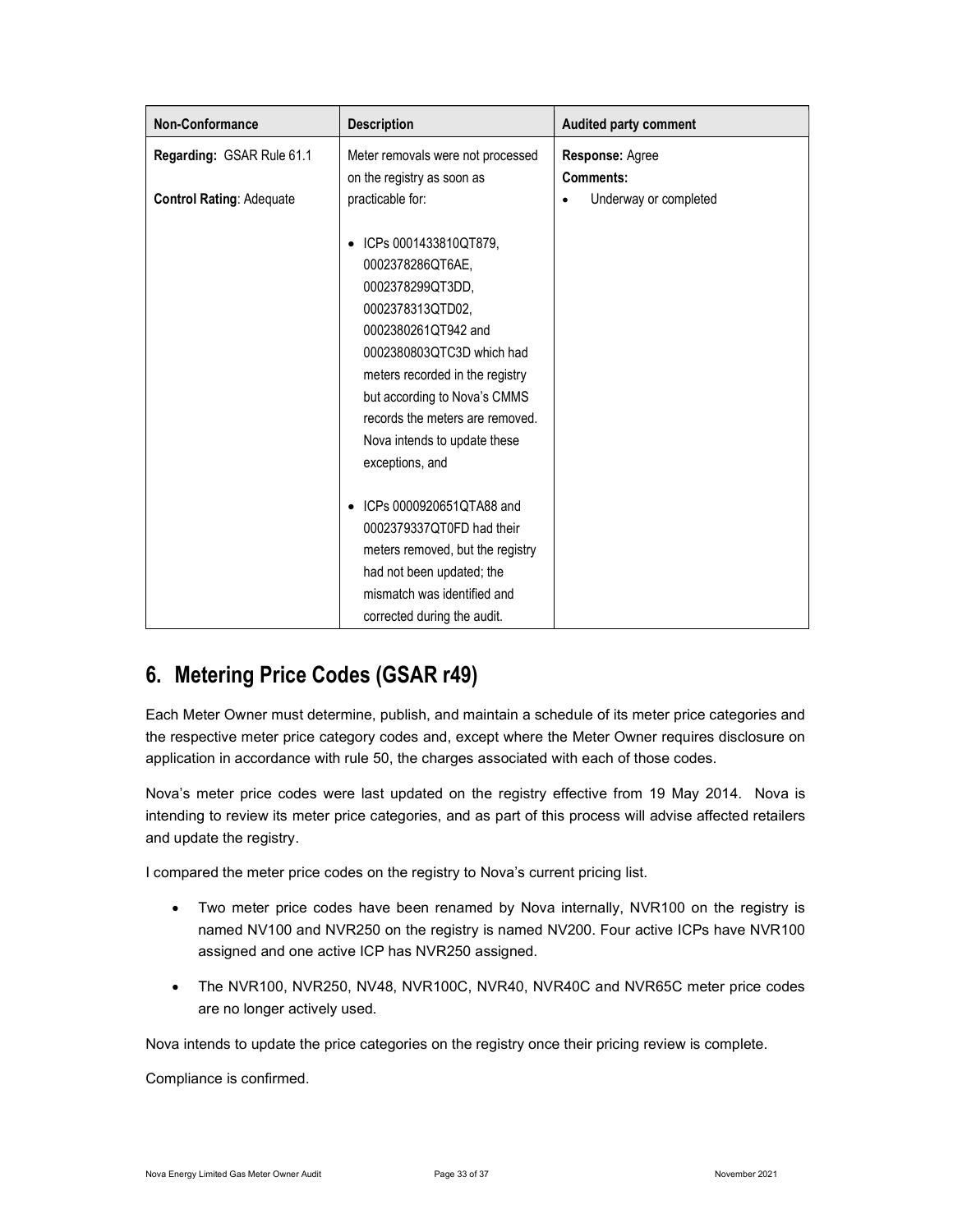### 7. Disclosure on application (GSAR r50)

Disclosure on application may only be used where the participant does not have a reasonably practicable alternative method of protecting its commercial interest in that information, and to the extent necessary to reasonably protect that interest.

217 ICPs with ACTC or ACTV status have their meter price code set to DOA (Disclosure on Application). Nova's policy is to provide information requested on application as soon as possible and provided examples which confirmed that the timeframes for information disclosure were met.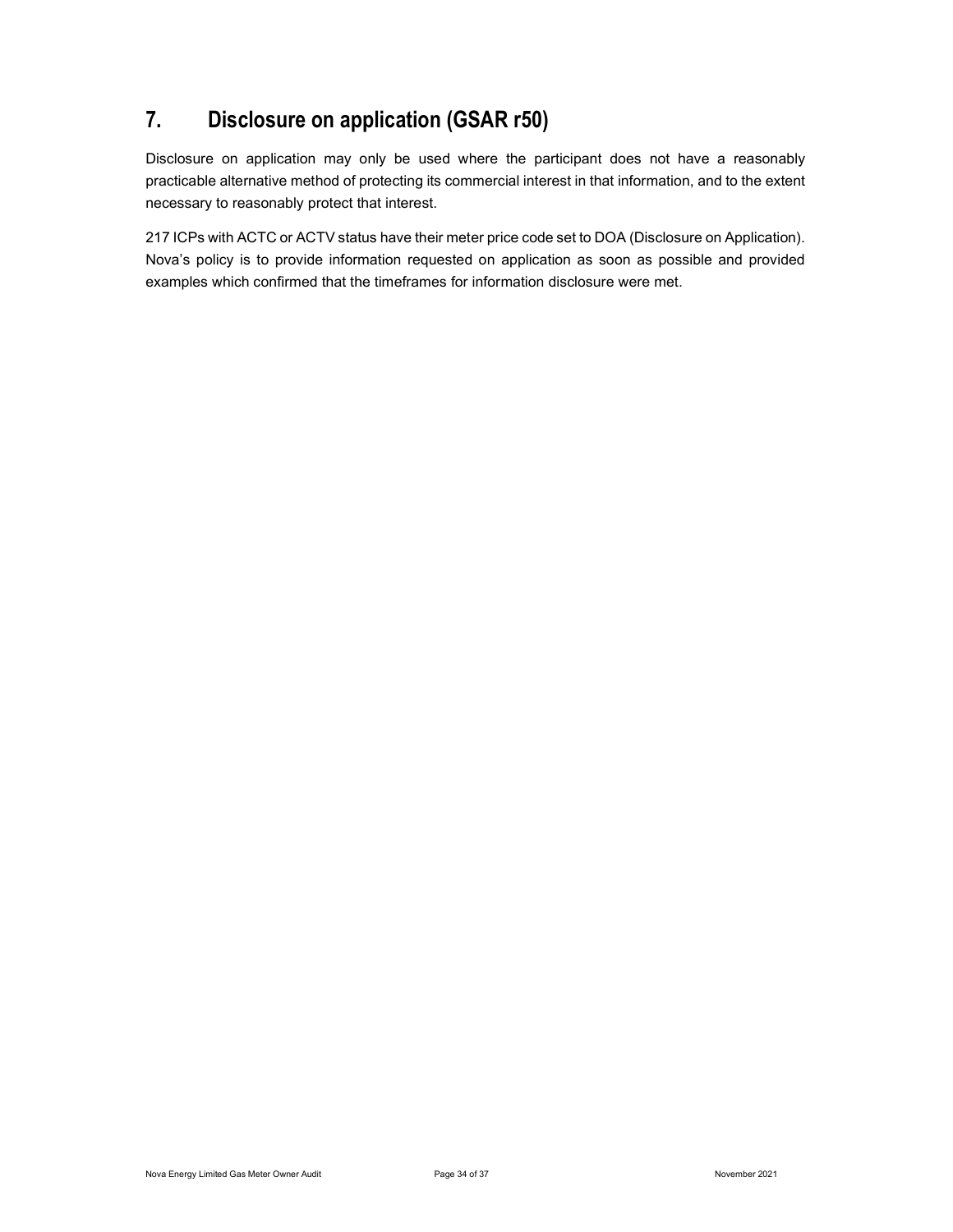### 8. Recommendations

As a result of this audit, I recommend the following:

- complete a major change audit prior to automation of the registry update process,
- check consistency between connection statuses and meter identifiers at least monthly and follow up any exceptions; any ICP with meter identifier = removed or no meter is expected to have a connection status indicating the meter is removed (GDE or a code ending in "M") and any ICP with meter identifier  $\neq$  removed or no meter is expected to have a removed meter connection status indicating the meter is present (not GDE or a code ending in "M"),
- complete site visits to determine the correct metering details for the following ICPs, and update the registry and CMMS accordingly:

0000093051QTF7A, 0000106401QTFFB, 0000110771QT484, 0000126111QT99E, 0000127061QT467, 0000128611QTE5C, 0001447621QT9F6 (believed to be removed), 0002379337QT0FD (believed to be removed), and 0002341791QT940.

- the daily discrepancy report should be expanded to include discrepancies between CMMS and the registry for all meter owner-maintained fields, once these fields are live in CMMS,
- until the daily discrepancy report is expanded to include all fields and daily discrepancies are consistently resolved, the monthly meter owner registry report should be compared to CMMS and any discrepancies should be resolved by 4pm on the 15th business day of the month, and
- once the registry update process is partially automated (i.e., updates are no longer individually processed through the web interface), review acknowledgement files to confirm that the updates have been processed successfully.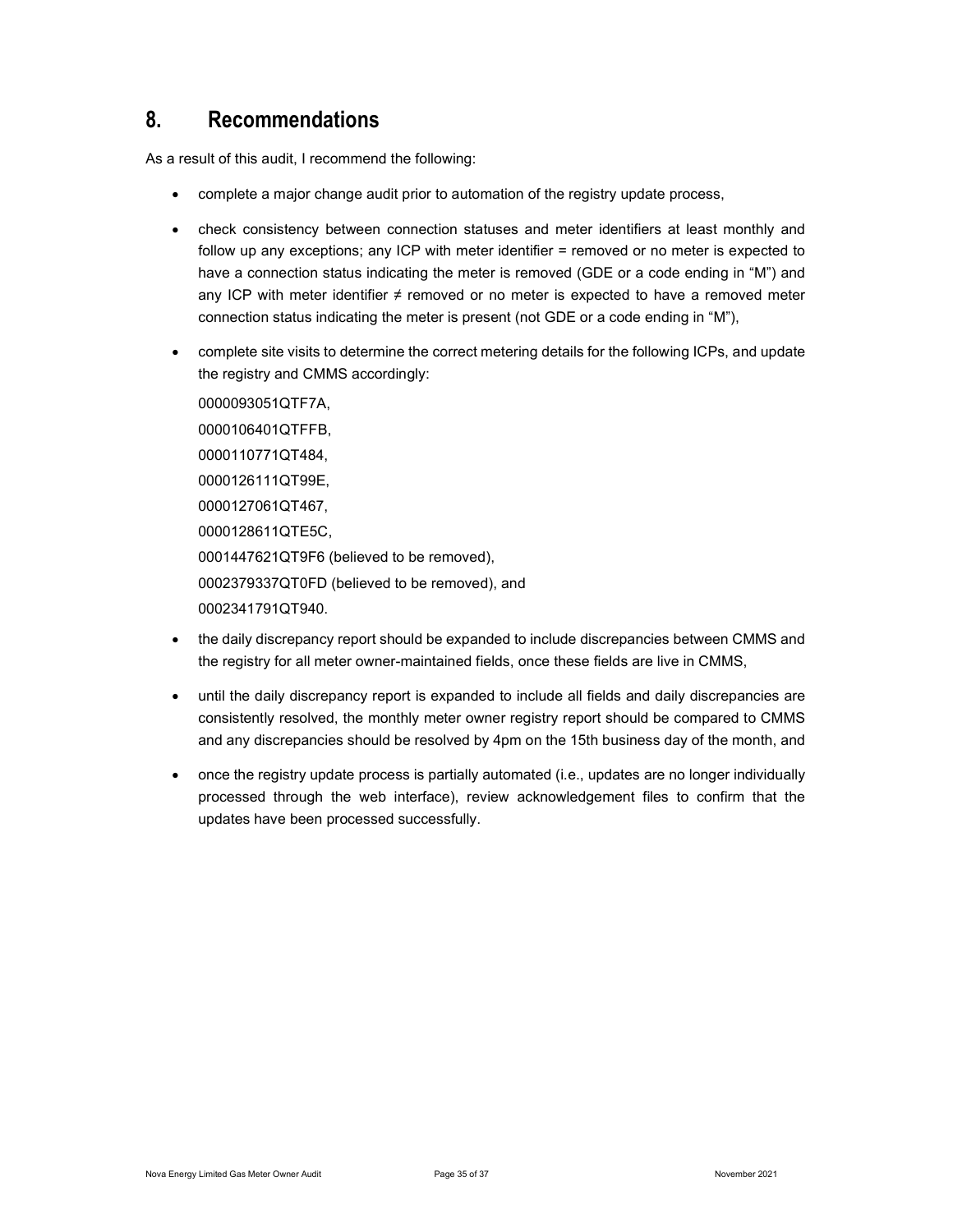# Appendix 1 – Control Rating Definitions

| <b>Control Rating</b>               | <b>Definition</b>                                                                                             |
|-------------------------------------|---------------------------------------------------------------------------------------------------------------|
| Control environment is not adequate | Operating controls designed to mitigate key risks are not applied, or are<br>ineffective, or do not exist.    |
|                                     | Controls designed to ensure compliance are not applied, or are<br>ineffective, or do not exist.               |
|                                     | Efficiency/effectiveness of many key processes requires improvement.                                          |
| Control environment is adequate     | Operating controls designed to mitigate key risks are not consistently<br>applied or are not fully effective. |
|                                     | Controls designed to ensure compliance are not consistently applied or<br>are not fully effective.            |
|                                     | Efficiency/effectiveness of some key processes requires improvement.                                          |
| Control environment is effective    | Isolated exceptions identified when testing the effectiveness of operating<br>controls to mitigate key risks. |
|                                     | Isolated exceptions identified when testing the effectiveness of controls to<br>ensure compliance.            |
|                                     | Isolated exceptions where efficiency/effectiveness of key processes could<br>be enhanced.                     |